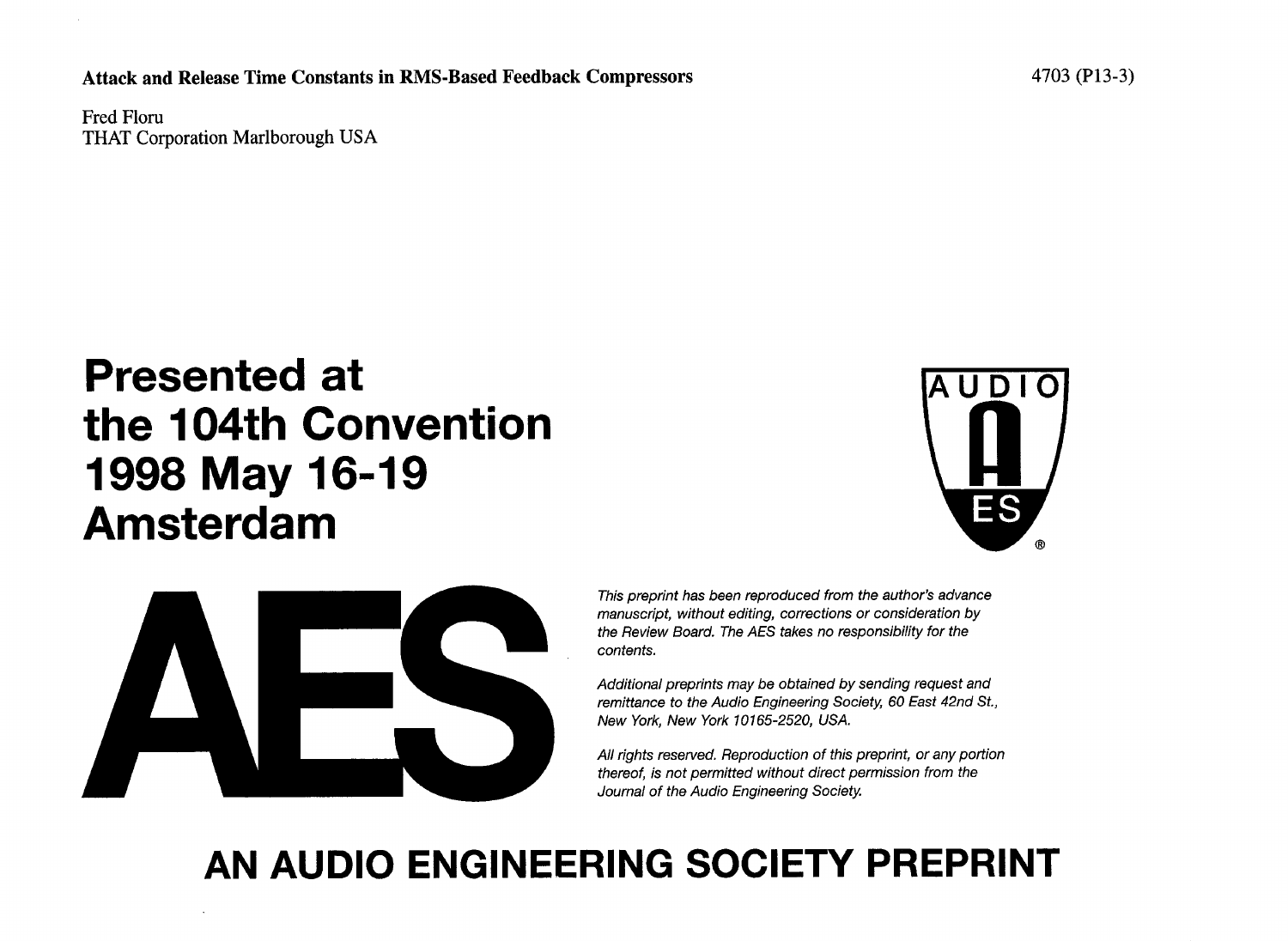# Attack and Release Time Constants in RMS**-**Based Feedback Compressors

# FR*E*D *FL*O*RU***, AES M**e**mb**e**r**

**THAT Corporation**, **Marlborough**, **Ma**x**sachusetts**, **USA**

The goal of the paper is to develop mathematical models for feedback and feedforward compressors. A couple of possible configurations are explored: linear-output RMS detector with linearly-controlled VCA (linear-domain compressor) and logarithmic-output RMS detector with exponentially-controlled VCA (log-domain compressor). It is shown that the transfer functions of both configurations are equivalent. A formula for transforming the compression ratio of a log-domain compressor to that of a linear-domain compressor is derived. The differences between feedforward and feedback compressor configurations, with regard to time constants and performance, are considered.

#### 0 Introduction

The core of any compressor consists of two elements: a level detector and an amplifier with variable gain. The output of the level detector is a **dc** current or voltage that is a representation of the **ac** input signal. The detector could be a peak detector, an average detector or a true Root Mean Square (RMS) detector. The peak detector is usually low cost and can be fast. The signal detected is the maximum level of the signal. The average detector computes the mean level of the signal. It is rather inexpensive and the time constants are comparable to the RMS detector ones. The true RMS detector is the only detector that directly relates to the power of the signal, independent of the signal waveform. The RMS value of an **ac** voltage or current is the equivalent **dc** voltage or current that generates the same amount of real power in a resistive load. If the shape of the incoming signal is known, e.g., sine wave, square wave, then either the peak or the average detector can be used to calculate the RMS level of the signal. Unfortunately, the waveform of a music source can not be predicted. This is the reason why the peak and average detector are not necessarily appropriate for audio applications. Any of the above detectors could be implemented in digital domain as well. For instance, the **ac** signal can be digitized by an analog to digital converter, or ADC, and the computation takes place in a digital signal processing unit, DSP, or micro controller. Another way is to digitize the **d**c' output of a true RMS detector and use the microcontroller to control compression ratio. The compressors considered for this paper are based on true RMS detectors.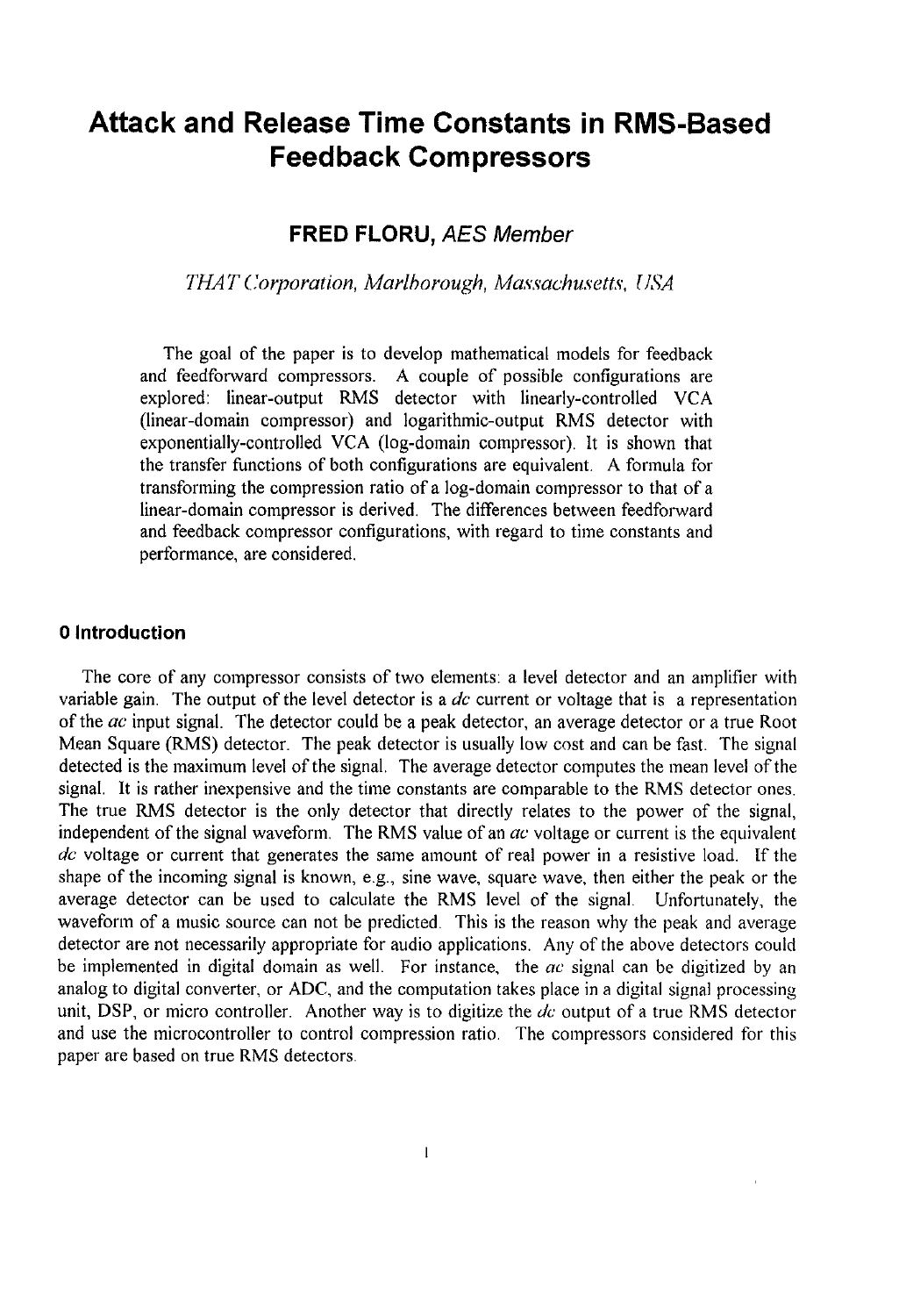The variable gain amplifier is usually a three port device: input, output and gain control. Any of the ports could be voltage or current connections. The variable gain amplifier could be a voltage divider with variable shunt impedance (bipolar or JFET transistor, opto-resistor), an operational transconductance amplifier (OTA), a voltage controlled amplifier (VCA), a digitally controlled attenuator, or a multiplier in a DSP. The voltage divider and shunt impedance solution has the drawbacks of high distortion, limited dynamic range and unpredictable transfer function. The OTA has the advantage of a defined transfer function and a rather better dynamic range. Yet, the distortion performance of these devices is not appropriate for professional audio applications [ 1]. A digitally controlled attenuator is more difficult to implement since it needs a digitized value of the RMS level [5]. Another problem is that the attenuation steps are often large and the compressor can not be controlled in-between steps. Digitally controlled attenuators are also prone to zipper noise. The DSP based variable gain amplifier is essentially a multiplier and it makes sense in the context of a DSP-based compressor. In this case the variable gain element is linearly controlled. VCAs are the highest performance variable gain amplifiers [2] [3]**.** Recent developments in voltage controlled amplifier [4] show the commitment of the IC manufacturers to improving this popular device. The most popular VCAs have exponential gain control. The advantage is that the exponential transfer function is linear in decibels. In order to use these VCAs in compressor applications, the detector should preferably have a logarithmic output. In other words, the **dc** output of the detector is a logarithmic representation of the **ac** input signal.

#### 1 RMS detector

The theory of the RMS detector was described in a previous paper  $[6]$ . The RMS value,  $V_{\text{rms}}$ , of an input signal  $v_{in}(t)$  is defined as:

$$
V_{rms} = \lim_{T \to \infty} \sqrt{\frac{1}{T} \int_{-\infty}^{T} v_{in}^2(t) \cdot dt}
$$
 (1)

As stated above, the RMS detector can have a linear or logarithmic output. The block diagram of each detector is shown in reference [6]. In a linear output detector, the input signal is squared, then integrated over a finite time and eventually the square root is extracted The problem with this approach is that the square operation needs a lot of dynamic range. For instance, to detect professional audio signals that could be as high as  $+24$  dBu over 80dB dynamic range, the peak output voltage of the square block swings between 3.03  $\mu$ V and 303 V. The dynamic range required at the output of the square block is 160 dB ! In the digital domain this dynamic range translates to 27 bit words. One way around this limitation is to compress the signal going into the Then, the output of the linear RMS detector is multiplied by the compression factor. The integrator is a first order low pass filter. The time constant of the integrator determines the ripple as well as the transient response at the detector output.

The logarithmic RMS detector is more forgiving in terms of dynamic range of voltage required. The input signal needs to be rectified because the logarithm function is defined only for positive values. Next step is to take the logarithm of the rectified signal. The square operation is just a multiplication by a factor of two. Thus, the dynamic range required at the output of the square block is reduced to 25.3 dB. The signal is integrated by a first order log filter described in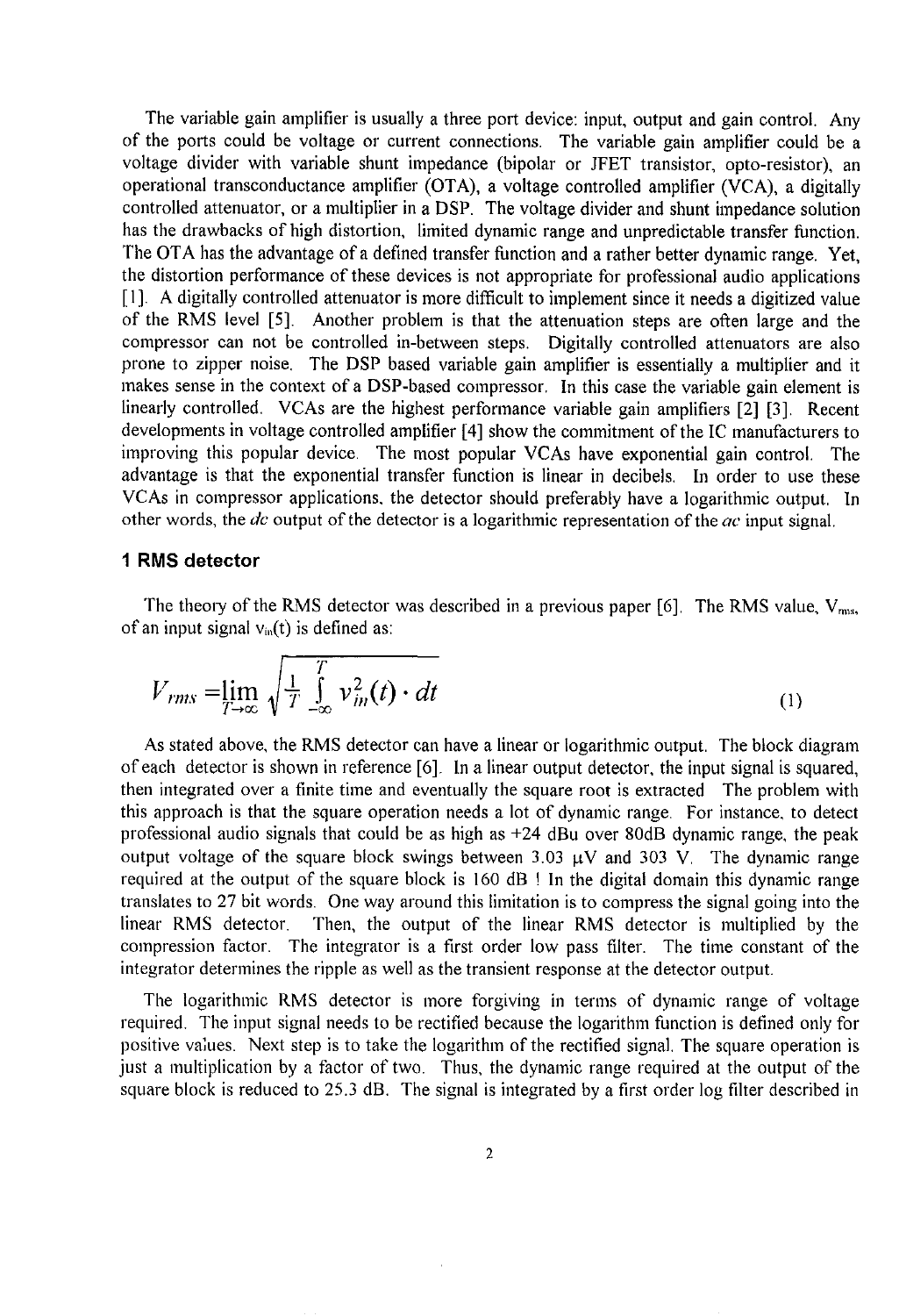reference [7]. A limiting factor can be the am*o*unt of current available for the log integrator. The current in the log filter diode is proportional to the square of the input current. Thus. the RMS detector based on log filter requires a large dynamic range in current instead of voltage.

#### 2 Compressor topologies

#### 2.1 Linear**-**Domain Compressor

#### 2.1.1 Feedforward

The block diagram of a linear-domain feedforward compressor is shown in Fig. I . The RMS detector and VCA are linear devices. The input of the RMS detector is pre-scaled to a reference level, Vr. This voltage is also called **reference level**. At reference level, the output of the linear RMS detector is **one**. The voltage at the gain control port Gc is applied to an internal math block. The output voltage is the product of the input voltage multiplied by the gain control voltage. In the case of a linear VCA, used in a compressor application, the transfer function is:

$$
f(G_c) = \frac{1}{G_c} \tag{2}
$$

The VCA output and input voltage have the same polarity.

The output of the linear RMS detector is calculated in reference [6] as follows:

$$
V_{rms}(t) = \left[\int \frac{1}{\tau} \cdot \left(\frac{V_{in}(t)}{V_r}\right)^2 \cdot \exp(\frac{t}{\tau}) \cdot dt + c\right]^{\frac{1}{2}} \cdot \exp(-\frac{t}{2\cdot \tau}) \qquad (3)
$$

I

where  $\tau$  is the time constant of the integrator and c is a constant without units.

The RMS detector output,  $V_{\text{rms}}$ , is applied to the gain control port Gc of the linear VCA. Assume that the multiplier factor k is one. The function of k factor is explained later in this paper. The transfer function of the feedforward compressor is calculated as follows:

$$
\frac{V_{out}(t)}{V_{in}(t)} = f(V_{rms}) = \frac{1}{V_{rms}(t)}
$$
\n(4)

Substituting  $V_{\text{rms}}$  from equation (3) into equation (4) the transfer function becomes:

$$
\frac{V_{out}(t)}{V_{in}(t)} = \left[ \int \frac{1}{\tau} \cdot \frac{V_{in}^2(t)}{V_r^2} \cdot \exp(\frac{t}{\tau}) \cdot dt + c \right]^{-\frac{1}{2}} \cdot \exp(\frac{t}{2\cdot \tau}) \tag{5}
$$

## 2.1.2 Feedback

The block diagram of a linear-domain feedback compressor is shown in Fig. 2. The RMS detector and VCA are also linear devi**c**es. The transfer function of the linearly controlled VCA is according to equation (2). The detector input is the output voltage divided by reference level  $V_1$ .<br>Equation (3) can not be applied directly, as in the case of the feedforward compressor, because Equation (3) can not be applied directly, as in the case of the feedforward compressor, because the output voltage is a function of the detector output,  $V_{\text{rms}}$ . Thus, it is necessary to go back one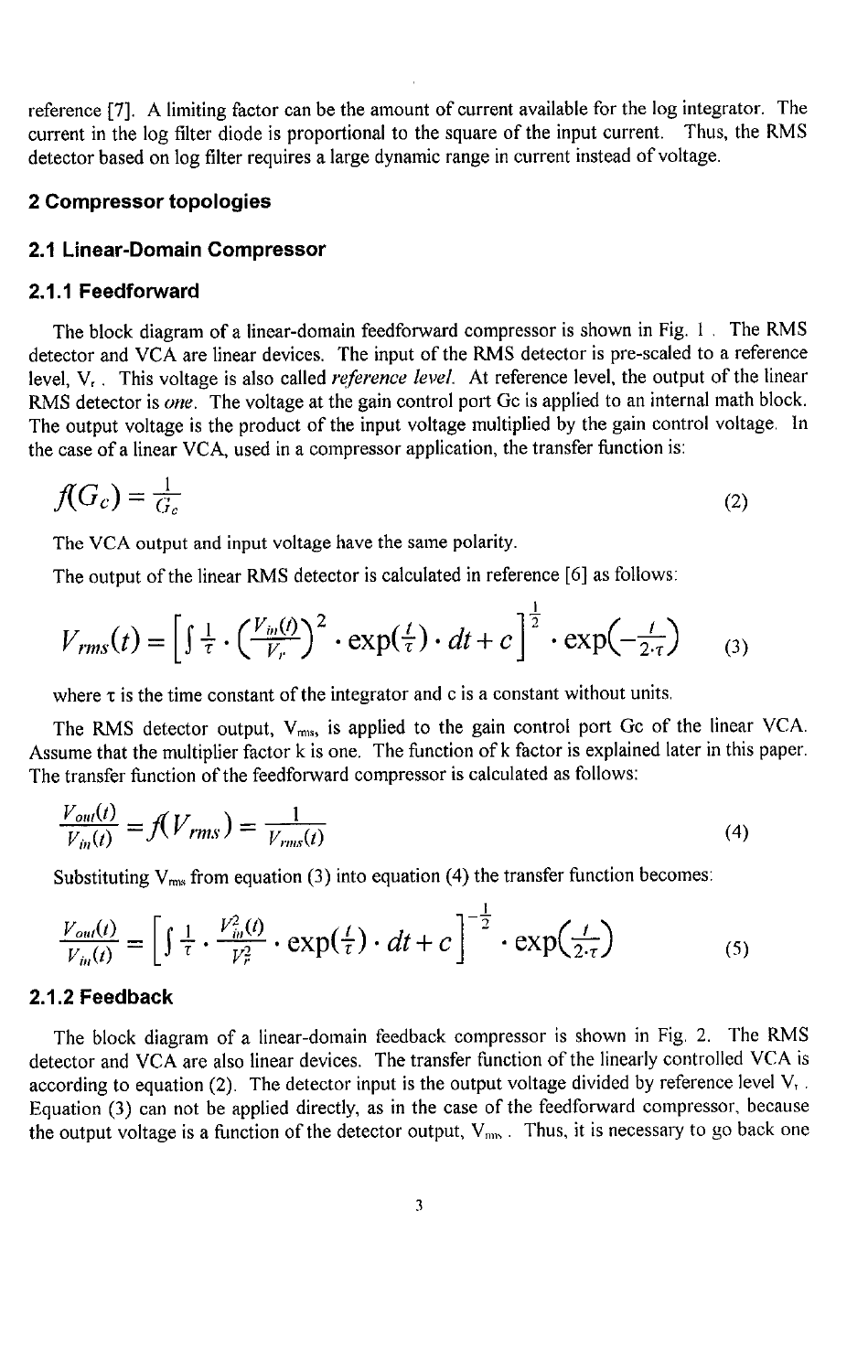step to the differential equation that describes the functionality of the linear RMS detector. From reference [6], the differential equation of the linear RMS detector is calculated as follows:

$$
\frac{V_{out}^2(t)}{V_R^2} = \tau \cdot \frac{\partial V_{rms}^2(t)}{\partial t} + V_{rms}^2(t)
$$
\n(6)

Assuming that the multiplier factor k is one, the output voltage can be calculated from equation (4) as follows:

$$
V_{out}(t) = \frac{V_{in}(t)}{V_{rms}(t)}
$$
\n<sup>(7)</sup>

Substituting equation (7) into (6) and rearranging the terms, the differential equation can be written as:

$$
\frac{V_{in}^2(t)}{V_r^2} = \tau \cdot V_{rms}^2(t) \cdot \frac{\partial V_{rms}^2(t)}{\partial t} + V_{rms}^4(t)
$$
\n(8)

Noting that:

$$
x \cdot \frac{\partial x}{\partial t} = \frac{1}{2} \cdot \frac{\partial x^2}{\partial t} \tag{9}
$$

Applying the above property to equation (8) and rearranging the terms, the latter can be written as follows:

$$
\frac{\partial V_{rms}^4(t)}{\partial t} + \frac{2}{\tau} \cdot V_{rms}^4(t) = \frac{V_{in}^2(t)}{V_r^2} \cdot \frac{2}{\tau}
$$
 (10)

The algorithm for solving the above differential equation is described in references [6] and [8]. Following the same steps as in reference [6], we make the following notations:

$$
y(t) = V_{rms}^4(t)
$$
  

$$
u(t) = \frac{2 \cdot t}{\tau}
$$
 (11)

Also, notice the following identity:

$$
\frac{\partial}{\partial t}[y(t) \cdot \exp(u(t))] = \left[\frac{\partial y(t)}{\partial t} + \frac{2}{\tau} \cdot y(t)\right] \cdot \exp(u(t)) \tag{12}
$$

Let's multiply the left and right terms of equation (10) by  $exp(u(t))$  and use identity (12). The result follows:

$$
\frac{\partial}{\partial t}[y(t)\cdot \exp(\frac{2\cdot t}{\tau})] = \frac{V_{in}^2(t)}{V_{\tau}^2}\cdot \frac{2}{\tau}\cdot \exp(\frac{2\cdot t}{\tau})
$$
\n(13)

 $\overline{a}$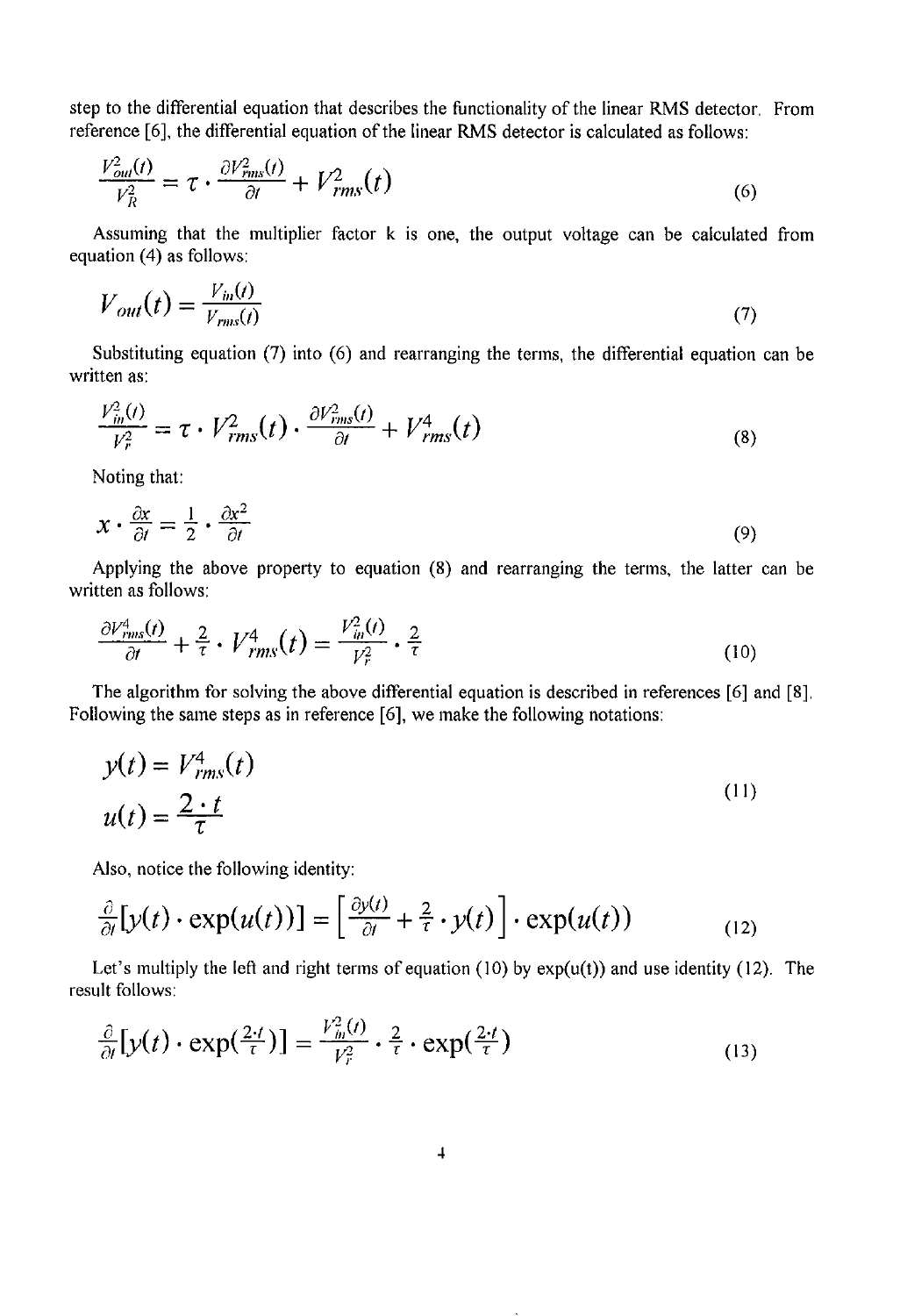Differential equation (13) can be solved by integrating both terms with respect to time:

$$
y(t) = \left[\int \frac{2}{\tau} \cdot \frac{V_{in}^2(t)}{V_{\tau}^2} \cdot \exp(\frac{2\tau}{\tau}) \cdot dt + c\right] \cdot \exp(-\frac{2\tau}{\tau})
$$
(14)

and by substituting  $y(t)$  with its definition from (11), the output of the linear RMS detector, V<sub>ms</sub>, has the following representation:

 $\overline{1}$ 

$$
V_{rms}(t) = \left[\int \frac{2}{\tau} \cdot \frac{V_{m}^{2}(t)}{V_{r}^{2}} \cdot \exp(\frac{2\tau}{\tau}) \cdot dt + c\right]^{\frac{1}{4}} \cdot \exp(-\frac{t}{2\tau})
$$
 (15)

where c is a constant without units.

Substituting equation (15) into (4), the transfer function of the feedback compressor can be calculated as follows:

$$
\frac{V_{out}(t)}{V_{in}(t)} = \left[ \int \frac{2}{\tau} \cdot \frac{V_{in}^2(t)}{V_r^2} \cdot \exp(\frac{2\tau}{\tau}) \cdot dt + c \right]^{-\frac{1}{4}} \cdot \exp(\frac{t}{2\tau})
$$
(16)

Notice that the time constant of the RMS detector integrator is halved by the feedback.

#### 2.2 Lo*g*-Doma*i*n Com*p*r*e*ssor

#### 2.2.*1* F*ee*d*f*orward

The block diagram of a log-domain feedforward compressor is shown in Fig. 1. In this case, the RMS detector is logarithmic and the VCA is exponential. The RMS detector input voltage is pre-scaled to reference level Vr. At reference level, the output of the logarithmic detector is **z**ero. An extra multiplier block is added between the output of the RMS detector and VCA gain control port. Multiplier k defines the compression ratio, which is analyzed later in this paper. Notice that factor k multiplies a logarithmic representation of the RMS detector input signal. A similar multiplier block, in the linear-domain compressor, was not shown because it does not have a direct and obvious correspondence with its counterpart in the log-domain compressor. In the case of the exponentially controlled VCA, the transfer function at the control port is [9]:

$$
f(G_c) = \exp\left(-\frac{G_c}{V_T}\right) \tag{17}
$$

where  $V_T$  is the thermal voltage equal to 0.0259 V at 27° C.

In reference [9] the voltage applied to the gain control port is divided by two which represents a square root operation. In real applications the square root operation in the logarithmic RMS detector is transferred to the VCA. In the case of the log-domain compressor, it doesn't matter where the division by two is made. So, in order to be consistent with the description of the linear-domain compressor, the square root operation is done in the RMS detector. The output of the logarithmic RMS detector is calculated in reference [6] as follows: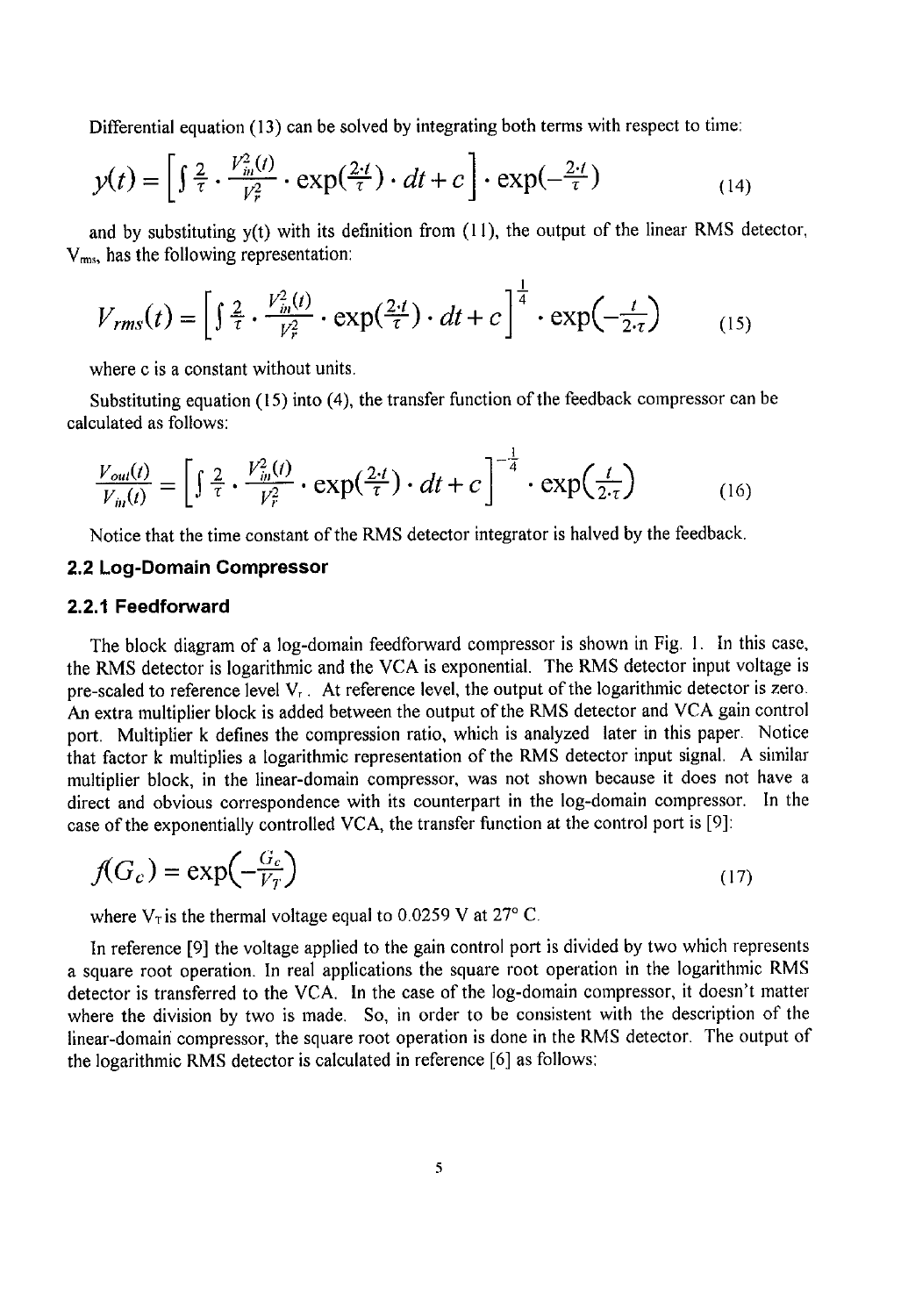$$
V_{rms}(t) = -\frac{V_{T}t}{2\tau} + V_T \cdot \ln \sqrt{\int \frac{1}{\tau} \cdot \frac{V_m^2(t)}{V_r^2} \cdot \exp(\frac{t}{\tau}) \cdot dt + c}
$$
(18)

where  $\tau$  is the time constant of the log integrator [7] and c is a constant without units.

The transfer function of the feedforward compressor is calculated as follows:

$$
\frac{V_{out}(t)}{V_{in}(t)} = f(k \cdot V_{rms}) = \exp\left(-\frac{k \cdot V_{rms}(t)}{V_T}\right)
$$
\n(19)

Substitu**t**ing equati**o**n (18) into equation (19), the transfer function becomes:

$$
\frac{V_{\text{out}}(t)}{V_{\text{in}}(t)} = \exp\left(\frac{k \cdot t}{2 \cdot \tau} - k \cdot \ln \sqrt{\int \frac{1}{\tau} \cdot \frac{V_{\text{in}}^2(t)}{V_{\tau}^2} \cdot \exp(\frac{t}{\tau}) \cdot dt + c}\right) \tag{20}
$$

Rearranging the terms in above equation, the transfer function has the following form:

$$
\frac{V_{out}(t)}{V_{in}(t)} = \left[\int \frac{1}{\tau} \cdot \frac{V_{in}^2(t)}{V_r^2} \cdot \exp(\frac{t}{\tau}) \cdot dt + c\right]^{-\frac{k}{2}} \exp(\frac{k \cdot t}{2 \cdot \tau})
$$
(21)

Notice that for  $k = 1$ , equation (21) has the same expression as the transfer function for the linear-domain feedforward compressor.

#### 2.2.2 Feedback

The block diagram of a log-domain feedback compressor is shown in Fig. 2. The RMS detector is logarithmic and the VCA is exponentially controlled. The transfer function at the control port of the exponentially controlled VCA is given by definition (17). As in the case of the linear-domain feedback compressor, the input of the RMS detector is proportional to the output voltage of the feedback compressor. The output voltage is calculated in equation (19) and is a f**u**n**ct**i**o**n of the VCA gai**n** whi**c**h is a fun**c**ti**o**n of **t**he **o**utpu**t** of **t**he l**o**gari**t**hmi**c** RMS detec**to**r. Thus, the differential equation of the logarithmic RMS detector has to be solved for a different input signal. The differential equation of the logarithmic output RMS detector was calculated in reference [6] as follows:

$$
\frac{V_{out}^2(t)}{V_T^2} = \tau \cdot \frac{\partial \exp\left(\frac{2\cdot V_{rms}(t)}{V_T}\right)}{\partial t} + \exp\left(\frac{2\cdot V_{rms}(t)}{V_T}\right) \tag{22}
$$

The output voltage is calculated from equation (19) as follows:

$$
V_{out}(t) = V_{in}(t) \cdot \exp\left(-\frac{k \cdot V_{rms}(t)}{V_T}\right) \tag{23}
$$

Substituting equation  $(23)$  into equation  $(22)$  and rearranging terms, the RMS detector differential equation can be written as: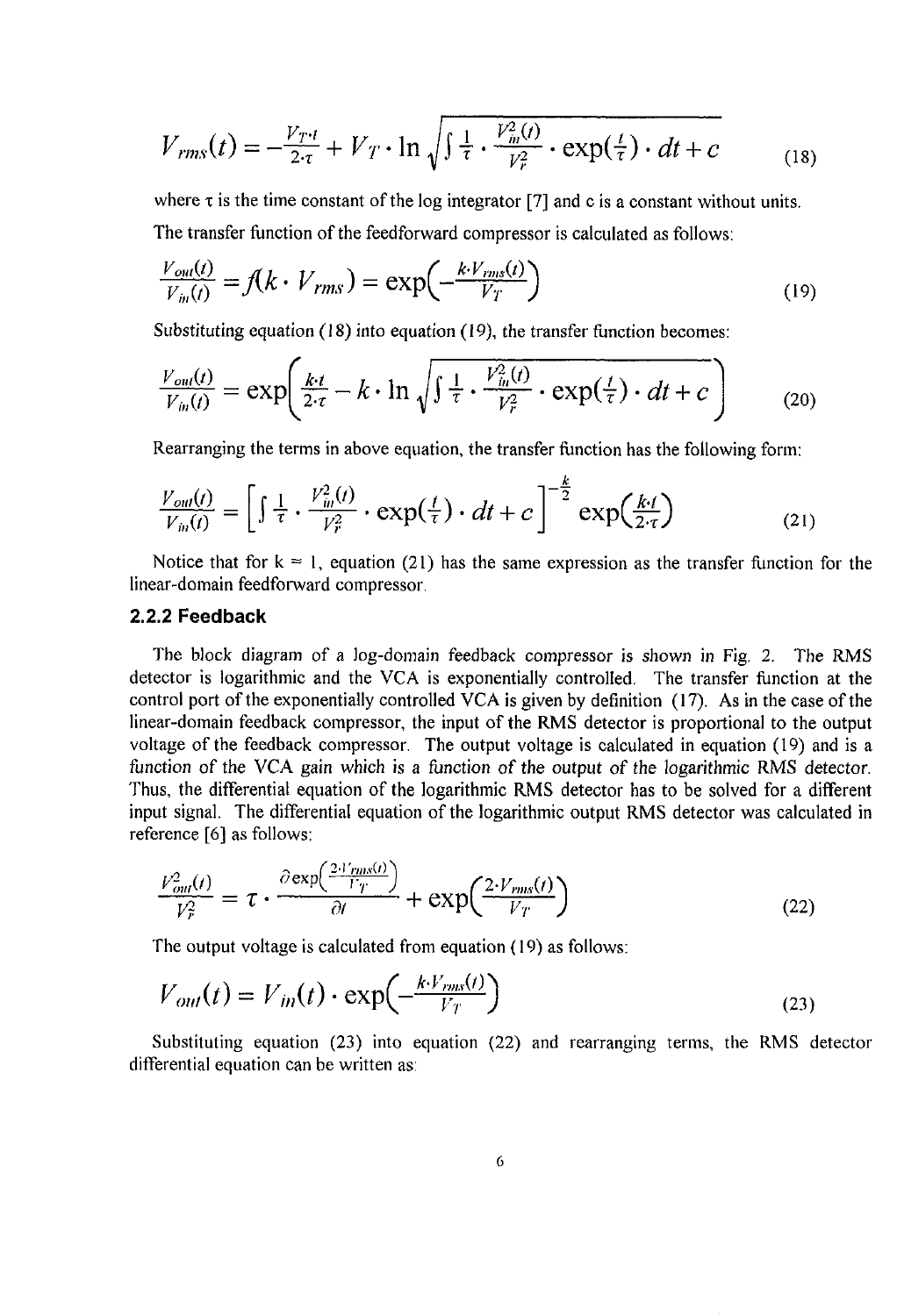$$
\frac{V_{in}^2(t)}{V_T^2} = \tau \cdot \exp\left(\frac{2 \cdot k \cdot V_{rms}(t)}{V_T}\right) \cdot \frac{\partial \exp\left(\frac{2 \cdot V_{rms}(t)}{V_T}\right)}{\partial t} + \exp\left(\frac{2 \cdot (k+1) \cdot V_{rms}(t)}{V_T}\right) (24)
$$

 $\sim$ 

Notice that the following identities:

$$
\frac{\partial \exp\left(\frac{2\cdot V_{rms}(t)}{V_T}\right)}{\partial t} = \frac{1}{V_T} \cdot \exp\left(\frac{2\cdot V_{rms}(t)}{V_T}\right) \cdot \frac{\partial (2\cdot V_{rms}(t))}{\partial t}
$$
\n
$$
\frac{\partial \exp\left(\frac{2\cdot (k+1)V_{rms}(t)}{V_T}\right)}{\partial t} \cdot \frac{\partial (2\cdot V_{rms}(t))}{\partial t} \tag{25}
$$

$$
\frac{\partial \exp\left(\frac{V_T}{V_T}\right)}{\partial t} = \frac{k+1}{V_T} \cdot \exp\left(\frac{2 \cdot k \cdot V_{rms}(t)}{V_T}\right) \cdot \exp\left(\frac{2 \cdot V_{rms}(t)}{V_T}\right) \cdot \frac{\partial (2 \cdot V_{rms}(t))}{\partial t} (26)
$$

Using the above identities, equation (24) can be written as follows:

$$
\frac{V_{in}^2(t)}{V_r^2} = \frac{\tau}{k+1} \cdot \frac{\partial \exp\left(\frac{2\cdot (k+1)\cdot V_{rms}(t)}{V_T}\right)}{\partial t} + \exp\left(\frac{2\cdot (k+1)\cdot V_{rms}(t)}{V_T}\right) \tag{27}
$$

In order to solve the above differential equation, let's make the following notations:

$$
z(t) = \exp\left(\frac{2\cdot (k+1)\cdot V_{rms}(t)}{V_T}\right)
$$
  

$$
v(t) = \frac{(k+1)\cdot t}{\tau}
$$
 (28)

This differential equation is solved the same way as the differential equation for the linear output RMS detector. Substituting  $z(t)$  in equation (27) and multiplying both sides by  $exp(z(t))$ , the differential equation can be written as follows:

$$
\frac{\partial}{\partial t}[z(t)\cdot \exp(\nu(t))] = \frac{k+1}{\tau}\cdot \frac{V_{in}^2(t)}{V_{\tau}^2}\cdot \exp(\nu(t))\tag{29}
$$

Both sides of equation (29) are integrated and substituting  $z(t)$  from (28) the following equation is obtained:

$$
\exp\left(\frac{2\cdot(k+1)\cdot V_{rms}(t)}{V_T}\right) = \left[\int \frac{k+1}{\tau} \cdot \frac{V_{in}^2(t)}{V_T^2} \cdot \exp\left(\frac{(k+1)\cdot t}{\tau}\right) \cdot dt + c\right] \cdot \exp\left(-\frac{(k+1)\cdot t}{\tau}\right)
$$
\n(30)

where c is a constant without units.

Equation (30) is solved for  $V_{\text{ms}}(t)$  as follows:

$$
V_{rms}(t) = -\frac{V_{T}t}{2\tau} + \frac{V_{T}}{k+1} \cdot \ln \sqrt{\int \frac{k+1}{\tau} \cdot \frac{V_{m}^{2}(t)}{V_{r}^{2}} \cdot \exp\left(\frac{(k+1) \cdot t}{\tau}\right) \cdot dt + c_{(31)}
$$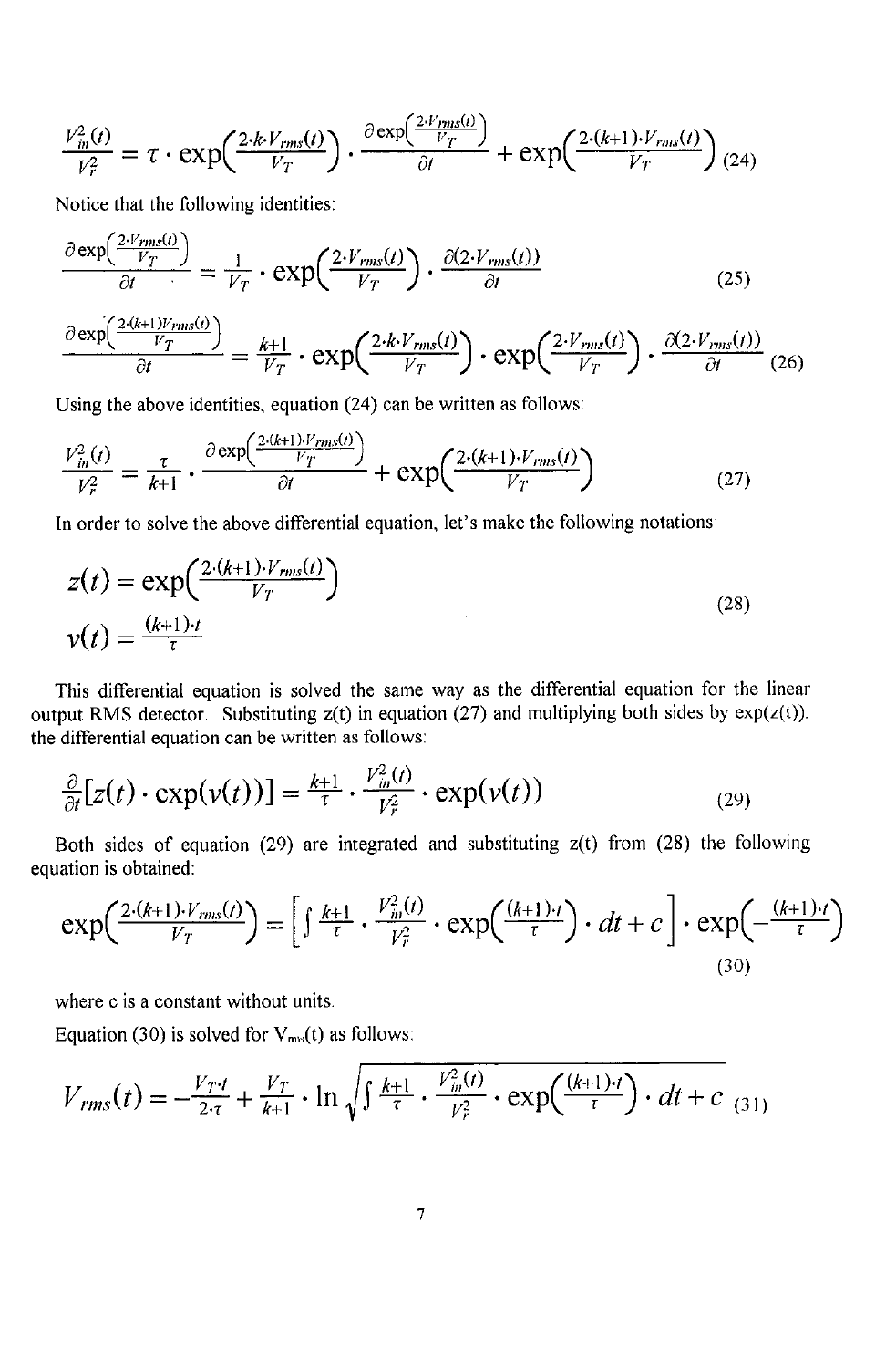The transfer function of the feedback compressor is calculated by substituting equation (31) into equation (19) as follows:

$$
\frac{V_{out}(t)}{V_{in}(t)} = \left[ \int \frac{k+1}{\tau} \cdot \frac{V_{in}^2(t)}{V_r^2} \cdot \exp\left(\frac{(k+1)\cdot t}{\tau}\right) \cdot dt + c \right]^{-\frac{k}{2\cdot (k+1)}} \cdot \exp\left(\frac{k\cdot t}{2\cdot \tau}\right) (32)
$$

Notice that in the case of the feedback compressor the log integrator time constant is divided by the factor  $(k+1)$ . For  $k = 1$ , the transfer function of the log-domain feedback compressor is identical to the transfer function of the linear-domain feedback compressor, equation (16).

#### 3 Compression ratio

The compression ratio is defined as the rate of change at the input of the compressor divided to the rate of change at the output of the compressor, in decibels. For instance, a 10 dB change at the input of a 2:1 compressor translates into a 5 dB change at the output. This is illustrated in Fig. 3, a plot of the compressor output in decibels (dB) versus the compressor input, also in dB. The mathematical definition of the compression ration is:

$$
C_r = \frac{\partial dB(V_{in}(t))}{\partial dB(V_{out}(t))} \simeq \frac{\Delta dB(V_{in}(t))}{\Delta dB(V_{out}(t))}
$$
\n(33)

The infinitesimal difference and the finite difference are equal if the compression ratio is not a function of the input voltage, e.g., 2:1, 1:3. In some audio applications the compressor is on above a threshold. The threshold can be "hard knee" or "soft knee" as shown in Fig. 3. In the case of a "soft knee" compressor, the last two terms of equation (33) are not equal and only the infinitesimal difference should be used.

## 3**A** Log**-**Domain Compressor

#### 3.1**A** Feedforward

Let's assume that the input voltage has the following expression:

$$
V_{in}(t) = V_p \cdot f(t) \tag{34}
$$

where  $V_p$  is the peak level and  $f(t)$  is the time dependent part of the input signal.

The transfer function of the feedforward compressor, equation (21), can be simplified as follows:

$$
\frac{V_{out}(t)}{V_{in}(t)} = \left[ \exp(-\frac{t}{\tau}) \cdot \left( \int \frac{1}{\tau} \cdot \frac{V_{in}^2(t)}{V_{\tau}^2} \cdot \exp(\frac{t}{\tau}) \cdot dt \right) + c \cdot \exp(-\frac{t}{\tau}) \right]^{-\frac{k}{2}} (35)
$$

Notice that constant c has a contribution only to transient response. If the time is greater than three time constants, the contribution of the second summation term in parenthesis is minimal. Therefore, for  $t \approx \infty$ , the output voltage is calculated as follows: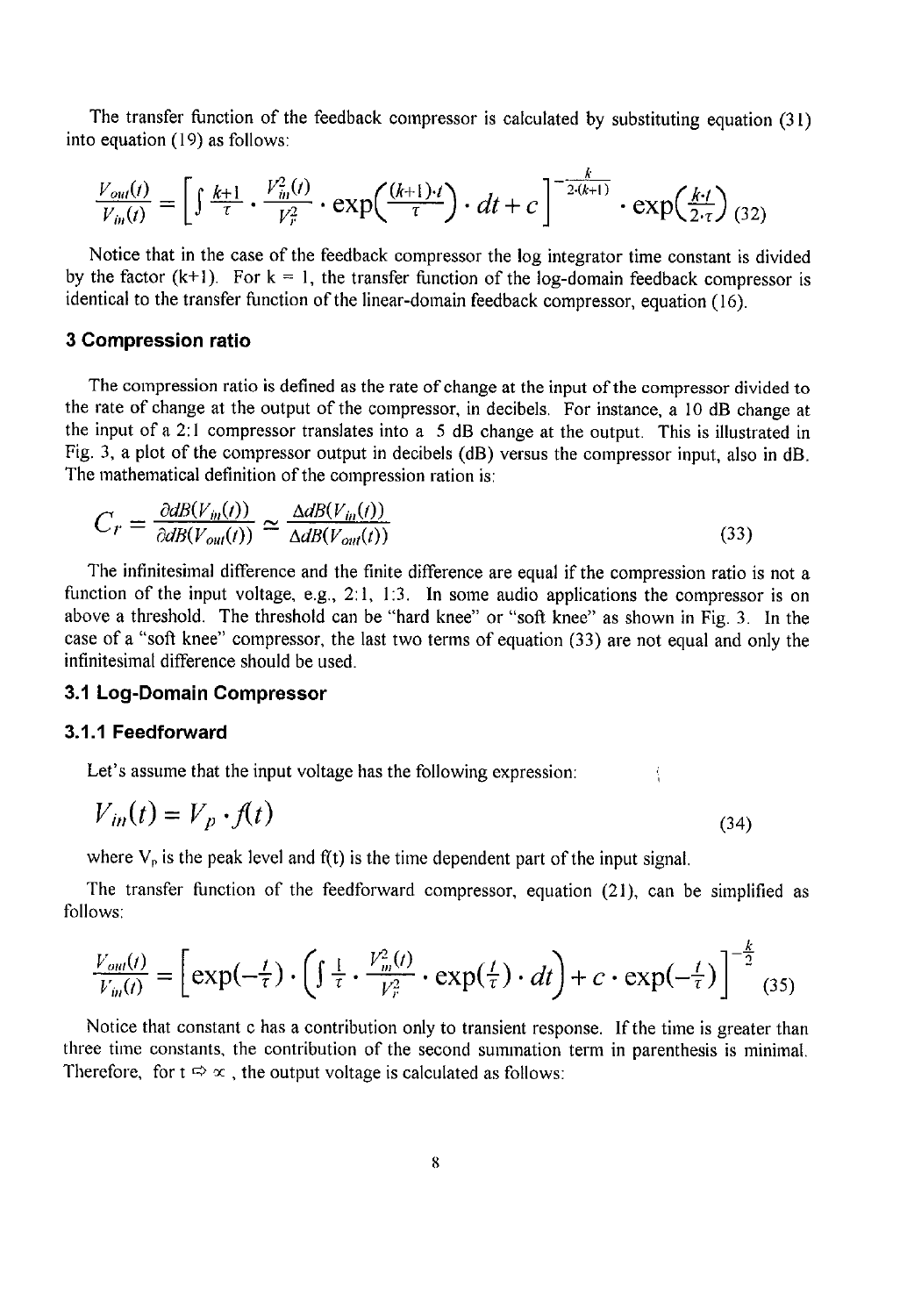$$
V_{out}(t) = V_{in}(t) \cdot \left[ \exp(-\frac{t}{\tau}) \cdot \left( \int \frac{1}{\tau} \cdot \frac{V_{in}^2(t)}{V_r^2} \cdot \exp(\frac{t}{\tau}) \cdot dt \right) \right]^{-\frac{k}{2}} \tag{36}
$$

Substituting (34) in the above equation of the feedforward compressor, equation (36) becomes:

$$
V_{out}(t) = V_{in}^{1-k}(t) \cdot \left[ \frac{1}{\tau} \cdot \frac{\exp(-\frac{t}{\tau}) \cdot (\int f^{2}(t) \cdot \exp(\frac{t}{\tau}) \cdot dt)}{V_{\tau}^{2} \cdot f^{2}(t)} \right]^{-\frac{k}{2}}
$$
(37)

The output voltage in de**c**ibels is:

$$
dB(V_{out}(t)) = (1-k) \cdot dB(V_{in}(t)) + dB\left(\left[\frac{\int \frac{1}{\tau} \cdot \frac{\beta^2(t)}{V_T^2} \cdot \exp(\frac{t}{\tau}) dt}{\beta^2(t) \cdot \exp(\frac{t}{\tau})}\right]^{-\frac{k}{2}}\right]^{1/38}
$$

The compression ratio for a feedforward compressor can be calculated from the above equation as follows:

$$
C_r = \frac{\partial d B(V_{in}(t))}{\partial d B(V_{out}(t))} = \frac{1}{1 - k} \tag{39}
$$

or

$$
k = 1 - \frac{1}{C_r} \tag{40}
$$

The following table summarizes the compressor functionality as a function of gain factor k.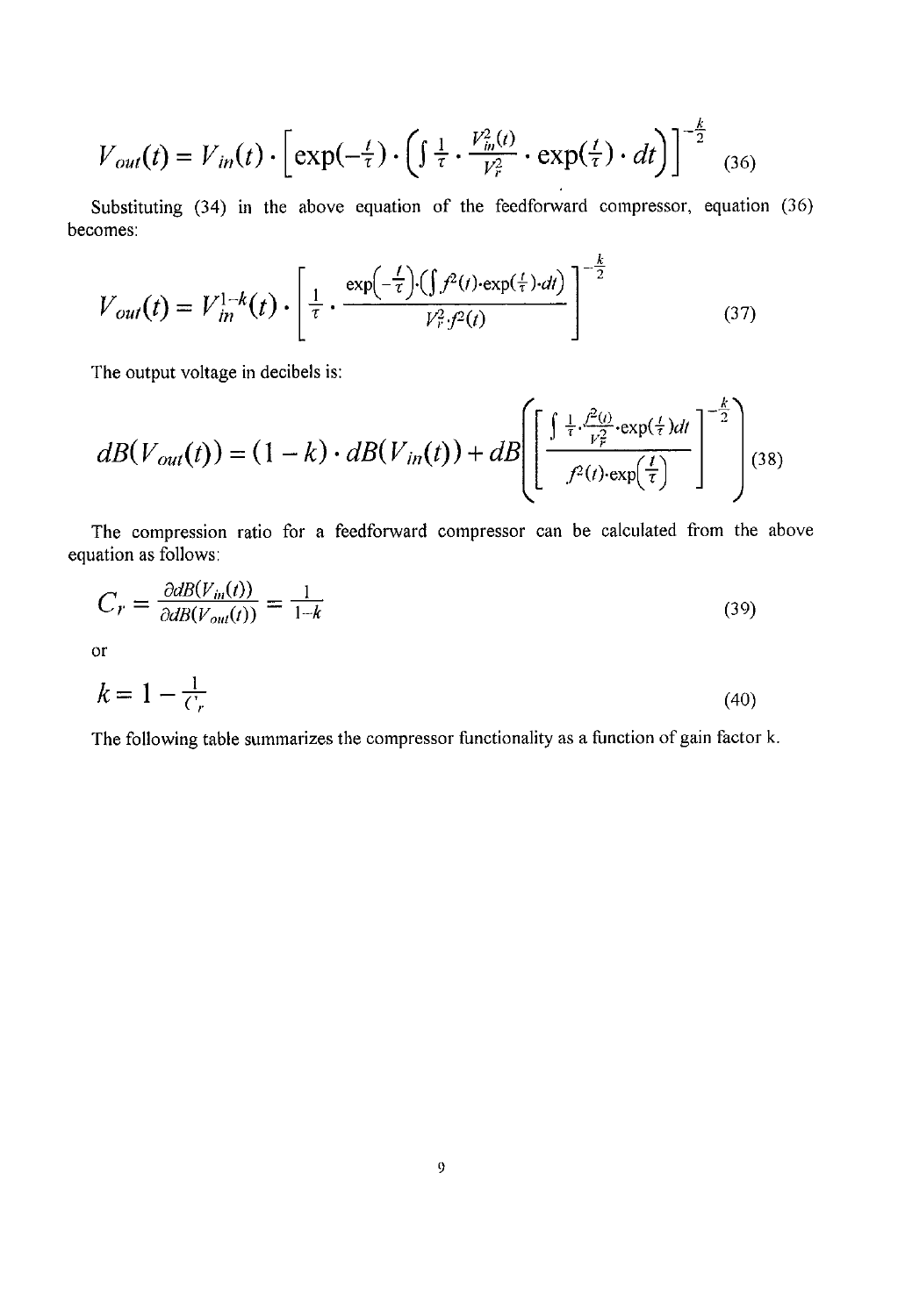| <b>Gain factor k</b>   | <b>Compression ratio</b> | <b>Function</b><br>Compression ratio is negative:<br>output decreases as the input<br>increases. The compressor sounds<br>like playing a tape backwards. |  |
|------------------------|--------------------------|----------------------------------------------------------------------------------------------------------------------------------------------------------|--|
| $1 \leq k \leq \infty$ | $-\infty < Cr < 0$       |                                                                                                                                                          |  |
| $k = 1$                | $Cr = \infty$            | Infinite compression: output is set<br>to reference level independent of<br>input level. Perfect automatic gain<br>control.                              |  |
| $0 \le k \le 1$        | $1 < Cr < \infty$        | Compressor                                                                                                                                               |  |
| $k = 0$                | $Cr = 1$                 | No compression                                                                                                                                           |  |
| $-\infty < k < 0$      | 0 < Cr < 1               | Expander: output change is greater<br>than the input change                                                                                              |  |

Table 1

#### *3*.*1*.2 *Feedb*a*ck*

The transfer function of the feedback compressor, equation (32) can be simplified as follows:

**k**

$$
\frac{V_{out}(t)}{V_{in}(t)} = \left[ \frac{\int \frac{(k+1)}{\tau} \cdot \frac{V_{in}^2(t)}{V_F^2} \cdot \exp\left(\frac{(k+1)\cdot t}{\tau}\right) dt}{\exp\left(\frac{(k+1)\cdot t}{\tau}\right)} + c \cdot \exp\left(-\frac{(k+1)\cdot t}{\tau}\right) \right]^{-\frac{k}{2\cdot (k+1)}} (41)
$$

A**s** in the case of the feedforward compressor, constant c has a contribution only during transient response. Notice that the RMS detector time constant is divided by a factor of  $k + 1$ . If time is greater than three times the equivalent time constant  $\tau$ , the contribution of the second summation term in parenthesis is minimal. Therefore, for  $t \Rightarrow \infty$ , the output voltage is calculated as follows:

$$
V_{\text{out}}(t) = V_{\text{in}}(t) \cdot \left[ \frac{\int \frac{(k+1)}{\tau} \cdot \frac{I_{\text{in}}^2(t)}{I_{\tau}^2} \cdot \exp\left(\frac{(k+1) \cdot t}{\tau}\right) \cdot dt}{\exp\left(\frac{(k+1) \cdot t}{\tau}\right)} \right]^{-\frac{k}{2 \cdot (k+1)}}
$$
(42)

Substituting the definition of the input signal, equation (34), in the above equation, the output voltage becomes: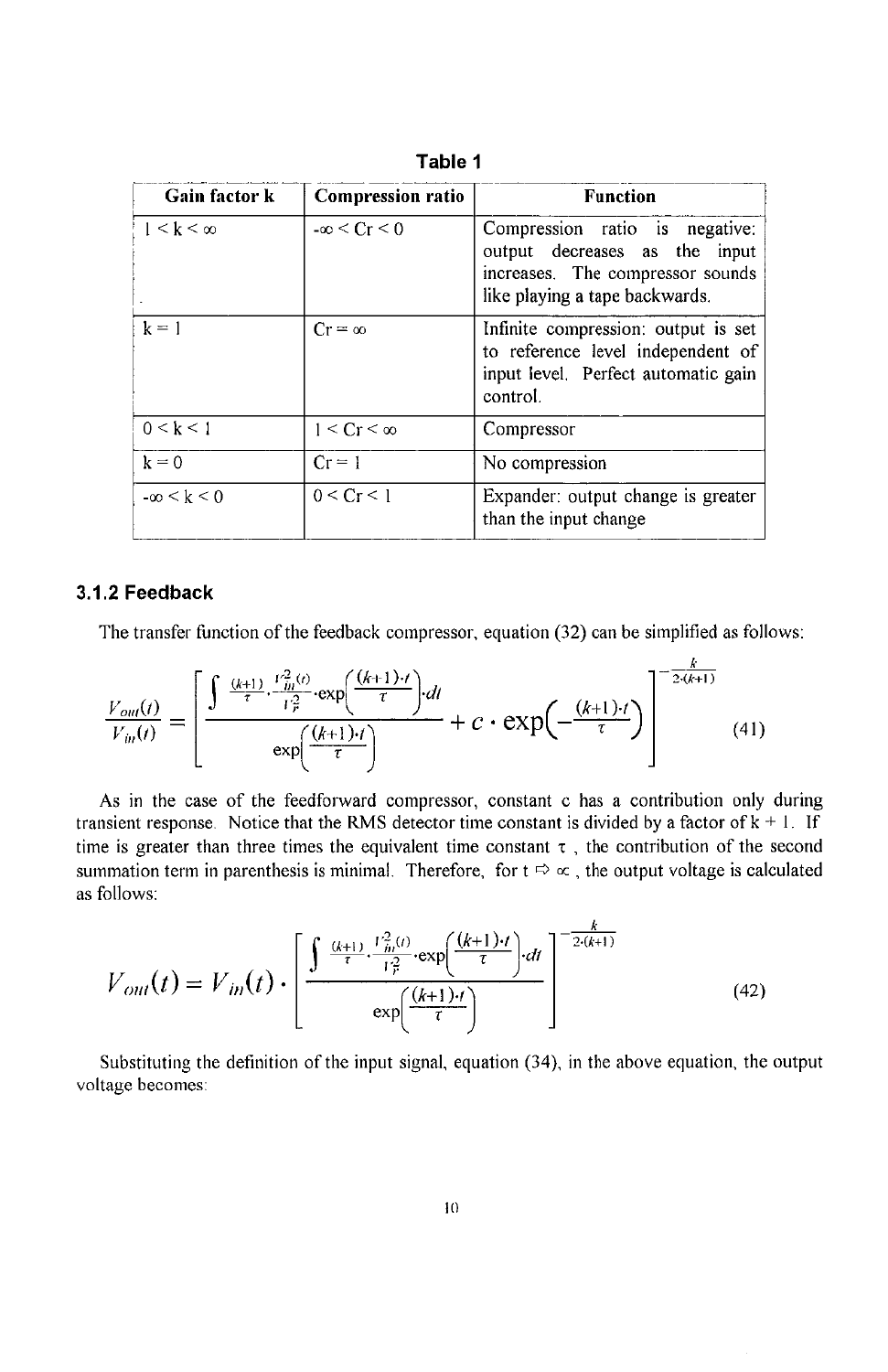$$
V_{out}(t) = V_{in}^{\frac{1}{k+1}}(t) \cdot \left[ \frac{\int \frac{(k+1)}{\tau} \cdot \frac{r^2(t)}{\nu_r^2} \cdot \exp\left(\frac{(k+1) \cdot t}{\tau}\right) \cdot dt}{f^2(t) \cdot \exp\left(\frac{(k+1) \cdot t}{\tau}\right)} \right]^{-\frac{k}{2 \cdot (k+1)}}
$$
(43)

The output voltage is expressed in decibels as follows:

$$
dB(V_{out}(t)) = \frac{1}{k+1} \cdot dB(V_{in}(t)) +
$$
  
+ 
$$
dB\left[\left[\frac{\int \frac{(k+1)}{\tau} \cdot \frac{t^2(t)}{V_T^2} \cdot \exp\left(\frac{(k+1) \cdot t}{\tau}\right) dt}{t^2(t) \cdot \exp\left(\frac{(k+1) \cdot t}{\tau}\right)}\right]^{-\frac{k}{2(k+1)}}\right]
$$
(44)

The compression ratio for a feedback compressor can be calculated from the above equation as follows:

$$
C_r = \frac{\partial dB(V_{in}(t))}{\partial dB(V_{out}(t))} = k + 1
$$
\n(45)

or

$$
k = C_r - 1 \tag{46}
$$

The following table summarizes the compressor functionality as a function of gain factor k.

| Tavic 4                |                          |                                                                                                                                       |  |  |
|------------------------|--------------------------|---------------------------------------------------------------------------------------------------------------------------------------|--|--|
| Gain factor k          | <b>Compression ratio</b> | <b>Function</b><br>Compressor: infinite compression is<br>not possible because it requires<br>infinite gain                           |  |  |
| $0 \leq k \leq \infty$ | $1 \leq Cr \leq \infty$  |                                                                                                                                       |  |  |
| $k = 0$                | $Cr = 1$                 | No compression                                                                                                                        |  |  |
| $-1 < k < 0$           | 0 < Cr < 1               | Expander: output change is greater<br>than the input change                                                                           |  |  |
| $k = -1$               | $Cr = 0$                 | Infinite expander: unstable setting                                                                                                   |  |  |
| $-\infty < k < -1$     | $-\infty \le Cr \le 0$   | Compression ratio is negative:<br>output decreases as the input<br>increases. The compressor sounds<br>like playing a tape backwards. |  |  |

# Table 2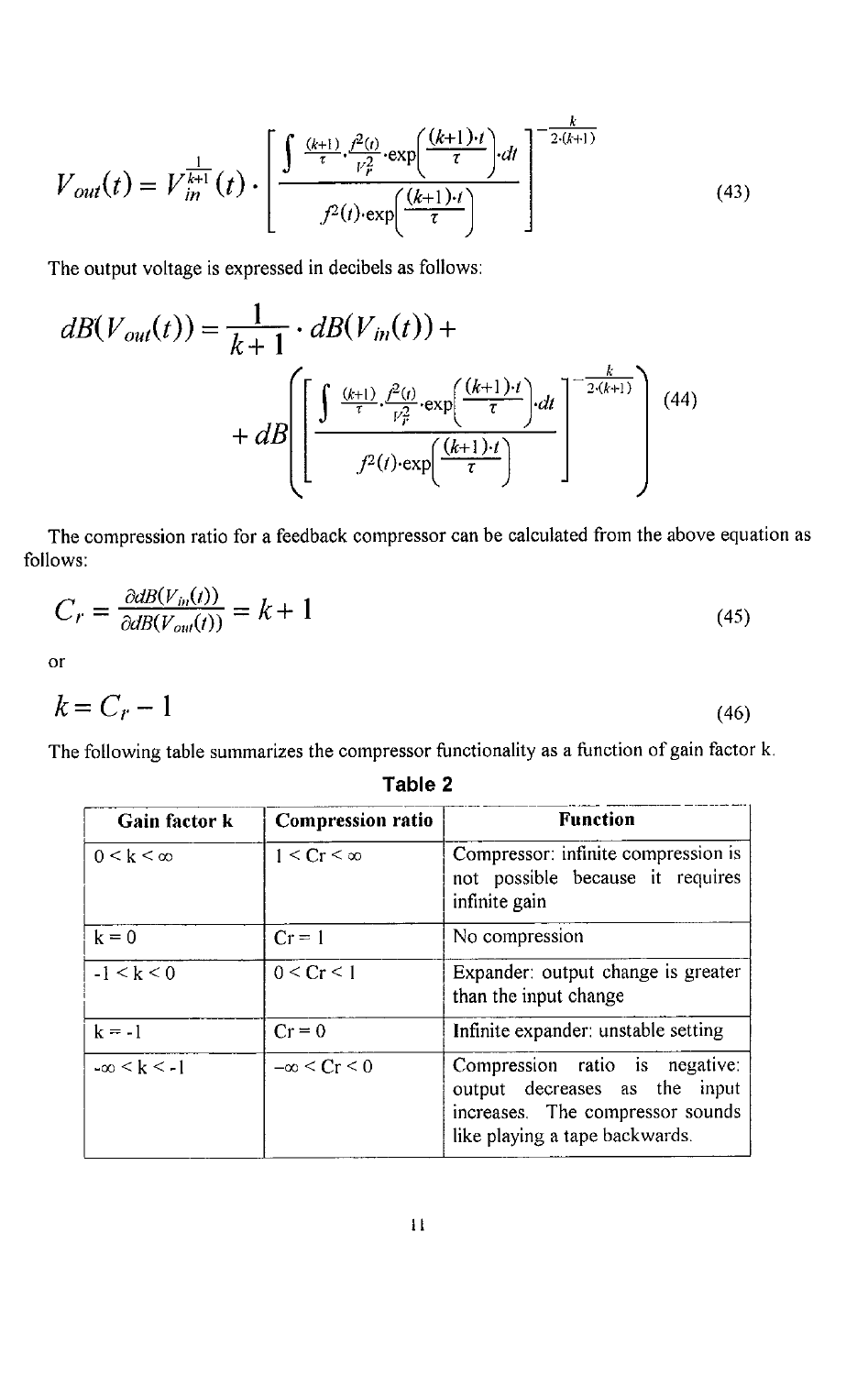#### 3.2 Linear-Domain Compression Ratio

In log**-**domain compressor, the compression ratio is determined by the multiplier factor k. The question is, how can the compression ratio be controlled in the context of an linear-domain compressor ?

Let's define the following notations:

 $V_{\text{msLL}}$  - output of the RMS detector in a linear-domain compressor

 $V_{\text{mask}}$  - output of the RMS detector in a log-domain compressor

#### 3.2.1 Feedforward

In the previous section it was shown that the transfer function of the compressor based on linear detector and linear VCA matches the transfer function of the compressor based on logarithmic detector and exponential VCA, for  $k = 1$ . If both transfer functions match for any value k, then the gain control function, f(Gc), of the linearly-controlled VCA has a different form. Let's equate both transfer functions  $(4)$  and  $(21)$ :

$$
f_1(V_{rmsLL}(t)) = \left[\sqrt{\int \frac{1}{\tau} \cdot \frac{V_{in}^2(t)}{V_r^2} \cdot \exp(\frac{t}{\tau}) \cdot dt + c}\right]^{-\frac{k}{2}} \cdot \exp(\frac{k \cdot t}{2 \cdot \tau})_{(47)}
$$

where  $f_i$  is the new gain control function of the linear VCA.

Substituting the linear RMS detector output (3) into equation (47), function  $f_1$  has the following form:

$$
f_1(V_{rmsLL}(t)) = \left(\frac{1}{V_{rmsLL}}\right)^k
$$
\n(48)

Thus, the compression ratio transformation, from the log-domain feedforward compressor to the linear-domain feedforward compressor, is implemented by raising the VCA control voltage to the power of k.

#### 3.2.2 Feedback

It is necessary to check if raising the linear VCA control port to the power k is a solution for the feedback configuration, also. Unfortunately, the transfer functions of the linear-domain and the log-domain feedback compressors can not be equated like in case of the feedforward compressor. The problem is that the factor k is associated with the log filter time constant as shown in equation (32). The solution is to solve the transfer function of the linear-domain feedback compressor using fl(Gc), given by (48), instead of f(Gc) as defined in (2). So, the output voltage is calculated from equation (4) and (48) as follows:

$$
V_{\text{out}}(t) = \frac{V_{\text{in}}(t)}{V_{\text{max}}^k(t)}\tag{49}
$$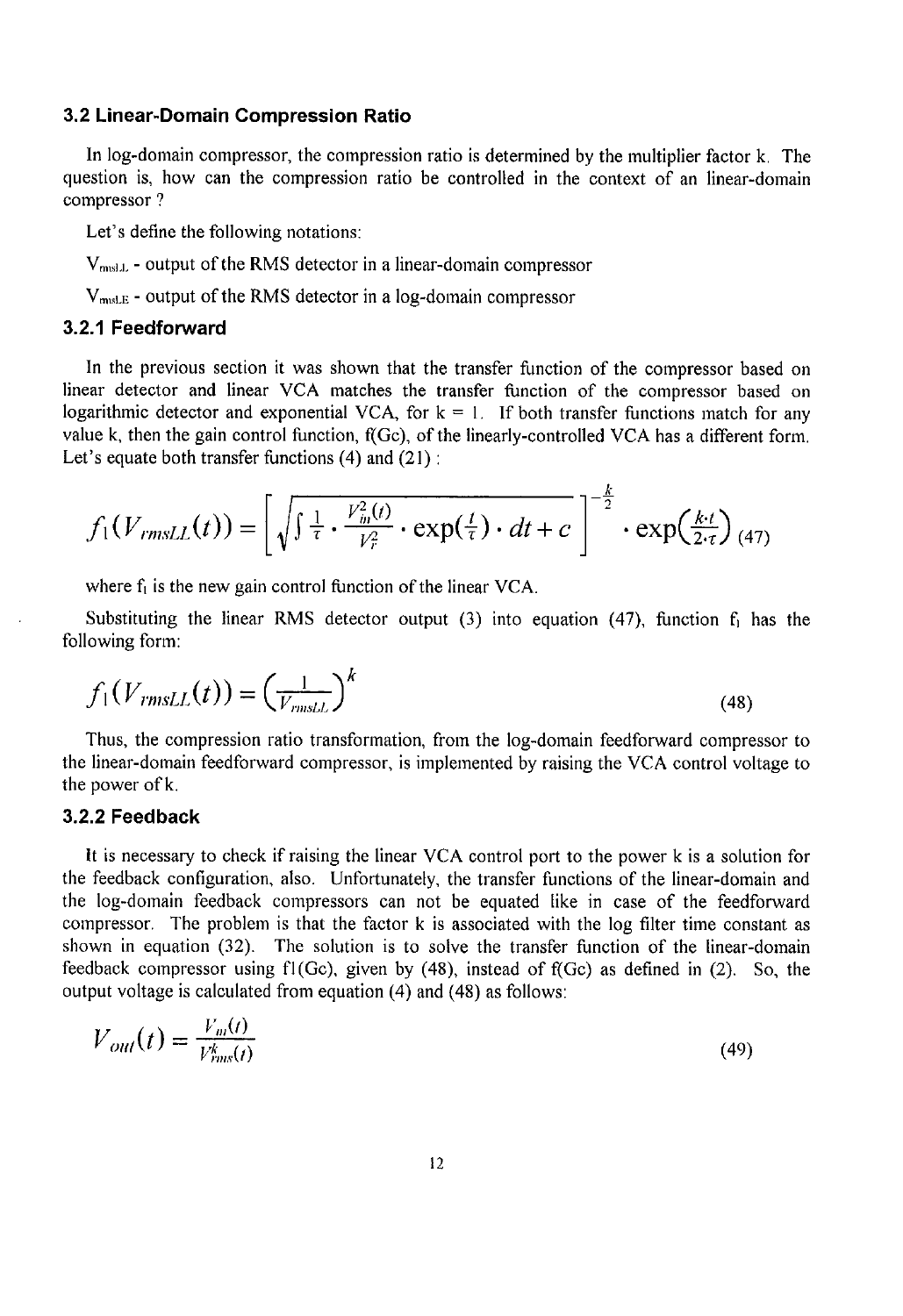Substituting equation  $(49)$  into equation  $(6)$  and applying the property of the derivative function, as shown in (9), the differential equation of the feedback compressor becomes:

$$
\frac{\partial V_{rms}^{2-(k+1)}(t)}{\partial t} + \frac{k+1}{\tau} \cdot V_{rms}^{2-(k+1)}(t) = \frac{V_{in}^{2}(t)}{V_{r}^{2}} \cdot \frac{k+1}{\tau}
$$
(50)

The above equation is solved the same way as equation (10). The solution is:

$$
V_{rms}(t) = \left[\int \frac{k+1}{\tau} \cdot \frac{V_{in}^2(t)}{V_r^2} \cdot \exp\left(\frac{(k+1)\cdot t}{\tau}\right) \cdot dt + c\right]^{\frac{1}{2\cdot(k+1)}} \cdot \exp\left(-\frac{t}{2\cdot \tau}\right)_{(51)}
$$

Substituting the RMS detector output level, equation (51), into equation (49) the transfer function is calculated as follows:

$$
\frac{V_{out}(t)}{V_{in}(t)} = \left[\int \frac{k+1}{\tau} \cdot \frac{V_{in}^2(t)}{V_r^2} \cdot \exp\left(\frac{(k+1)\cdot t}{\tau}\right) \cdot dt + c\right]^{-\frac{k}{2\cdot (k+1)}} \cdot \exp\left(\frac{k\cdot t}{2\cdot \tau}\right)_{(52)}
$$

Equation (52) matches the transfer function of the log-domain feedback compressor, equation (32).

The compression ratio transformation implemented by raising the VCA control voltage to the power of k, works for both feedforward and feedback linear-domain compressors.

#### 4 Performance

So far all the results are based on a generic time varying input signal. It was demonstrated that both compressor topologies are identical. Thus, the performance analysis is independent of the RMS detector or VCA. In order to quantify the performance of each compressor topology, the input signal needs to be defined more specific, e.g., sine, square, etc. Let's specify the input voltage as:

$$
V_{in}(t) = V_A \cdot \cos(\omega t) \tag{53}
$$

where  $V_A$  is the peak level and  $\omega$  is the signal frequency in radians per second.

#### 4.1 Feedforward

Let's substitute the definition of the input signal (53) into the transfer function of a feedforward compressor, equation (21 ):

$$
\frac{V_{out}(t)}{V_{in}(t)} = \left[\frac{V_A^2}{2\cdot\tau\cdot V_T^2} \cdot E(t) + c\right]^{-\frac{k}{2}} \cdot \exp(\frac{k\cdot t}{2\cdot\tau})
$$
(54)

where:

$$
E(t) = \int \exp(\frac{t}{\tau}) \cdot dt + \int \cos(2\omega t) \cdot \exp(\frac{t}{\tau}) \cdot dt
$$
\n(55)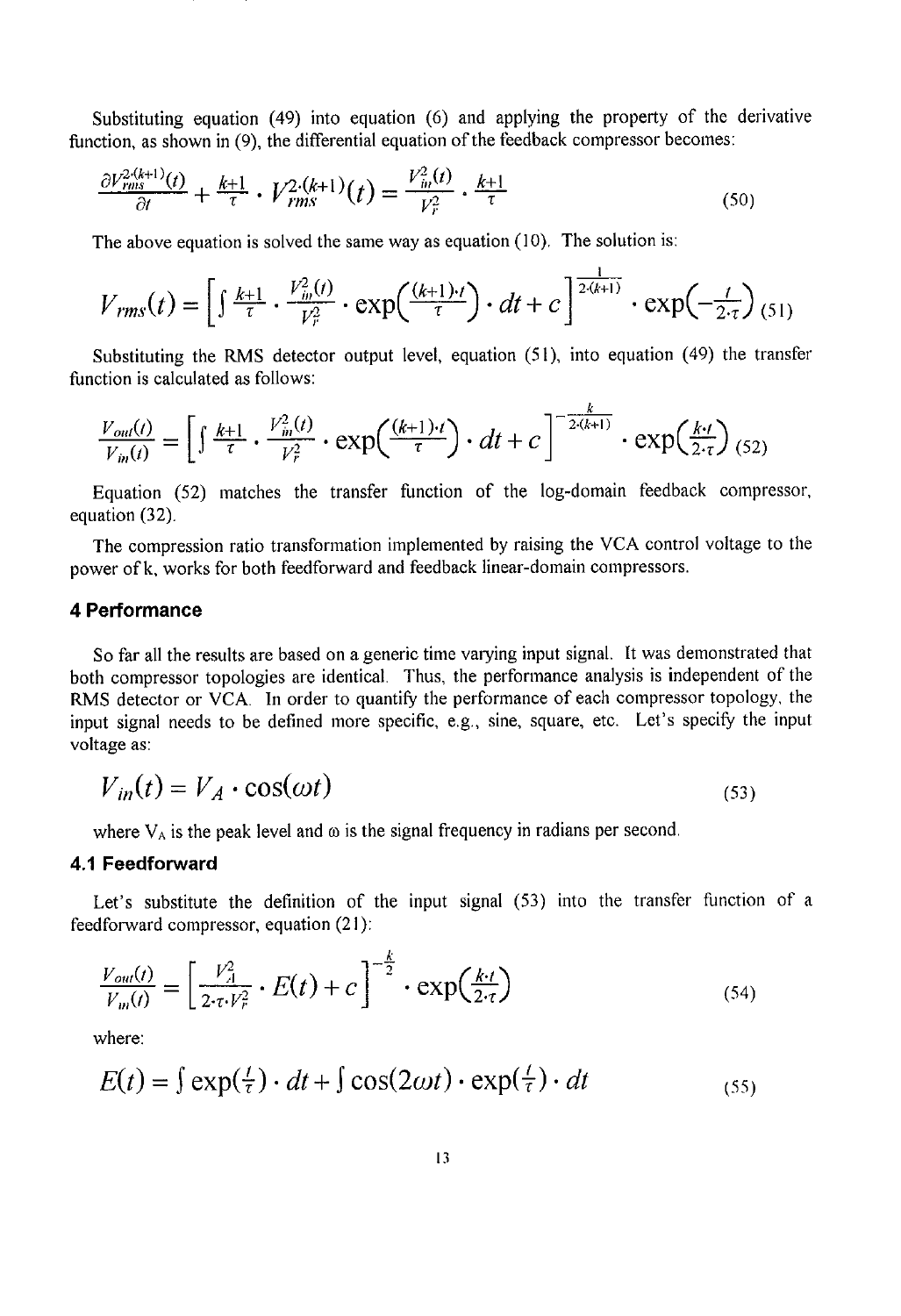and the following trigonometric property is used:

$$
\cos^2(\omega t) = \frac{1 + \cos(2\omega t)}{2} \tag{56}
$$

The first integral in  $E(t)$  is solved as follows:

$$
\int \exp(\frac{t}{\tau}) \cdot dt = \tau \cdot \exp(\frac{t}{\tau})
$$
\n<sup>(57)</sup>

The second integral in  $E(t)$  is solved as follows:

$$
\int \cos(2\omega t) \cdot \exp(\frac{t}{\tau}) \cdot dt = \tau \cdot \exp(\frac{t}{\tau}) \cdot \cos(2\omega t) ++ 2\omega\tau \cdot \int \exp(\frac{t}{\tau}) \cdot \sin(2\omega t) \cdot dt = \tau \cdot \exp(\frac{t}{\tau}) \cdot \cos(2\omega t) ++ 2\omega\tau \cdot [\tau \cdot \exp(\frac{t}{\tau}) \cdot \sin(2\omega t) - 2\omega\tau \cdot \int \cos(2\omega t) \cdot \exp(\frac{t}{\tau}) \cdot dt]
$$
\n(58)

Notice that the last term of equation (58) is the original integral. So, the above equation can be solved for the second integral term of E(t) as follows:

$$
\int \cos(2\omega t) \cdot \exp(\frac{t}{\tau}) \cdot dt = \tau \cdot \exp(\frac{t}{\tau}) \cdot \frac{\cos(2\omega t) + 2\omega \tau \cdot \sin(2\omega t)}{1 + (2\omega \tau)^2}
$$
(59)

Substituting the integral results  $(57)$  and  $(59)$  into equation  $(55)$ ,  $E(t)$  is evaluated as follows:

$$
E(t) = \tau \cdot \exp(\frac{t}{\tau}) \cdot G(\omega t, \tau)
$$
\n(60)

where  $G(\omega t, \tau)$  is defined as follows:

$$
G(\omega t, \tau) = 1 + \frac{\cos(2\omega t) + 2\omega \tau \cdot \sin(2\omega t)}{1 + (2\omega \tau)^2}
$$
(61)

Finally, substituting equations (40) and (60) into (54) the transfer function of the feedforward compressor is expressed as a function of input signal and compression ratio as follows:

$$
\frac{V_{out}(t)}{V_{in}(t)} = \left[\frac{\left(\frac{V_{\cdot,t}}{\sqrt{2}}\right)^2}{V_{\tau}^2} \cdot G(\omega t, \tau) + c \cdot \exp(-\frac{t}{\tau})\right]^{\frac{1-C_r}{2+C_r}}
$$
(62)

The transfer function of a compressor is basically its gain function. The transfer function in equation (62) has a few terms, each with its own significance. The first term in parenthesis is the steady state solution: ripple and dc. The ripple is given by  $G(\omega t, \tau)$  as shown in (61). The ripple is the residual ac left after the first order Iow pass filter in the RMS detector. It modulates the compressor gain and it is a major source of distortion The dc term is the compressor ideal gain if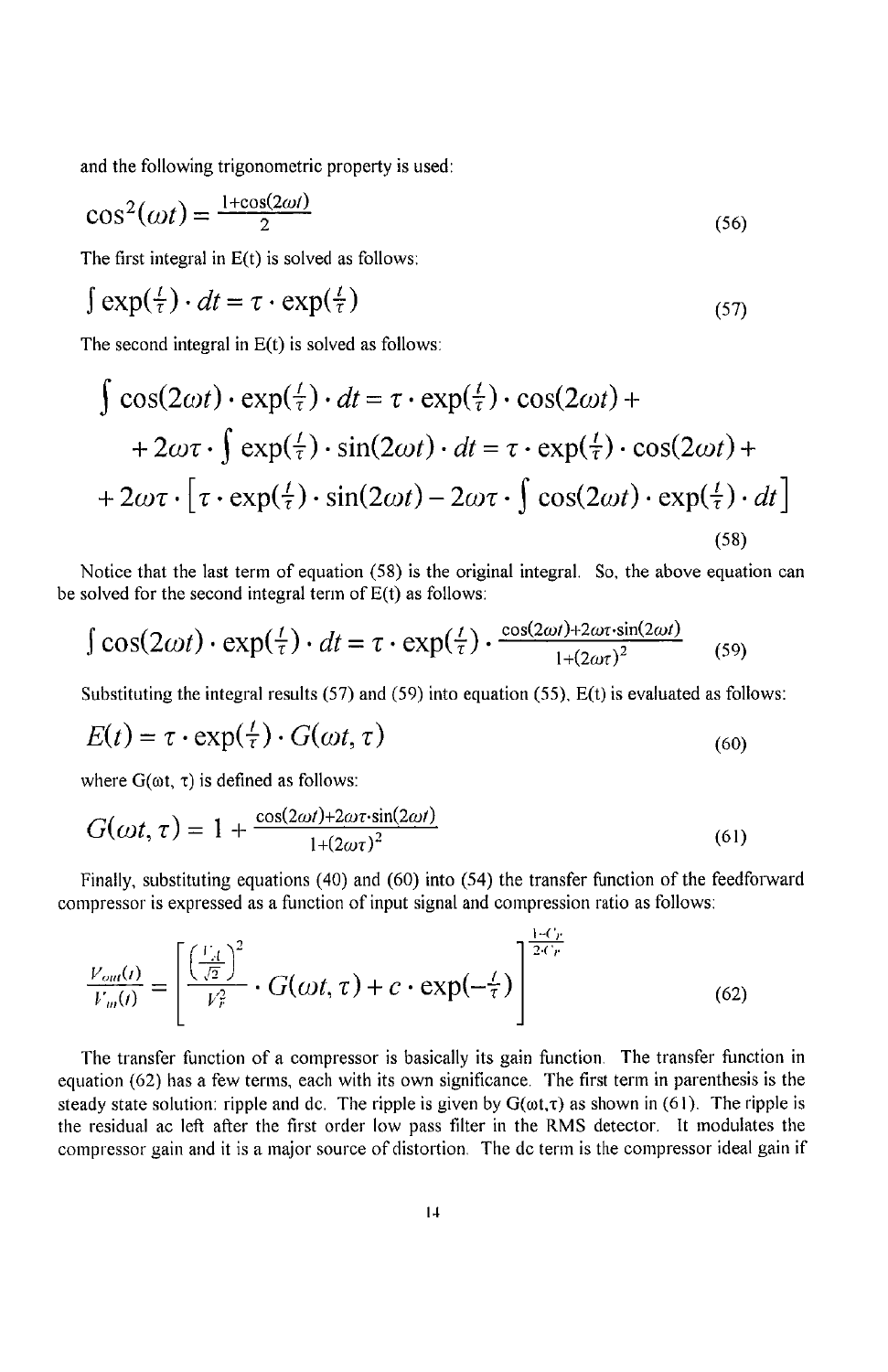the RMS detector low pass filter would have been ideal. The second summation term in the parenthesis decays with time and it has a significant contribution only during transient response.

#### 4.1.1 Ideal gain transfer function

The ideal gain transfer function is the steady state solution of transfer function (62) in the presence of an RMS detector with ideal integrator, or no ripple. In this case, the transfer function (62) can be written as:

$$
\frac{V_{out}(t)}{V_{in}(t)} = \left[\frac{\left(\frac{V_A}{\sqrt{2}}\right)^2}{V_r^2}\right]^{\frac{1-C_r}{2\cdot C_r}}
$$
\n(63)

The transfer function was rearranged to show that the compressor gain is proportional to the RMS value of the input signal. Indeed, the RMS value of a sine is the its peak value divided by the square root of two. For commonly used time constants, in the range of tens of milliseconds, this formula is quite safe to use when calculating the compressor gain. In this case, the error caused by ripple is small. For instance, for a time constant of 35 ms, the peak value of  $G(\omega, \tau)$  at 100 Hz is about 1.02.

#### *4*.*1*.*2* R*i*p*p*l*e a*nd H*a*rmoni*c D*i*s*tor*ti*on

As mentioned before, the ripple modulates the compressor gain causing distortion. Substituting equations (53) and (61) into equation (62), the output voltage steady state solution is calculated as follows:

$$
V_{out}(t) = V_A \cdot \cos(\omega t) \left[ \frac{\left(\frac{V_A}{\sqrt{2}}\right)^2}{V_r^2} \cdot (1 + \cos(2\omega t - \varphi) \cdot \cos \varphi) \right]^{\frac{1-\epsilon}{2\epsilon' r}} \tag{64}
$$

l-**('r**

where:

$$
\tan \varphi = 2\omega \tau \tag{65}
$$

The Taylor series of a binomial is:

$$
(1+x)^{n} = 1 + n \cdot x + \frac{n(n-1)}{2!} \cdot x^{2} + \frac{n(n-1) \cdot (n-2)}{3!} \cdot x^{3} + \dots
$$
 (66)

If x is small, a good approximation is to consider only first two terms of the Taylor series. In this case, this can be done if  $cos(\varphi)$  is small. The greatest value of  $cos(\varphi)$  is at low frequencies and**/**or small time constants. For commonly used time constants this approximation can be made. For instance, for a time constant of 35 ms,  $cos(\varphi)$  at 20 Hz is about 0.1 and less for higher frequencies . Thus, taking into account Taylor series (66), the output voltage can be approximated as follows: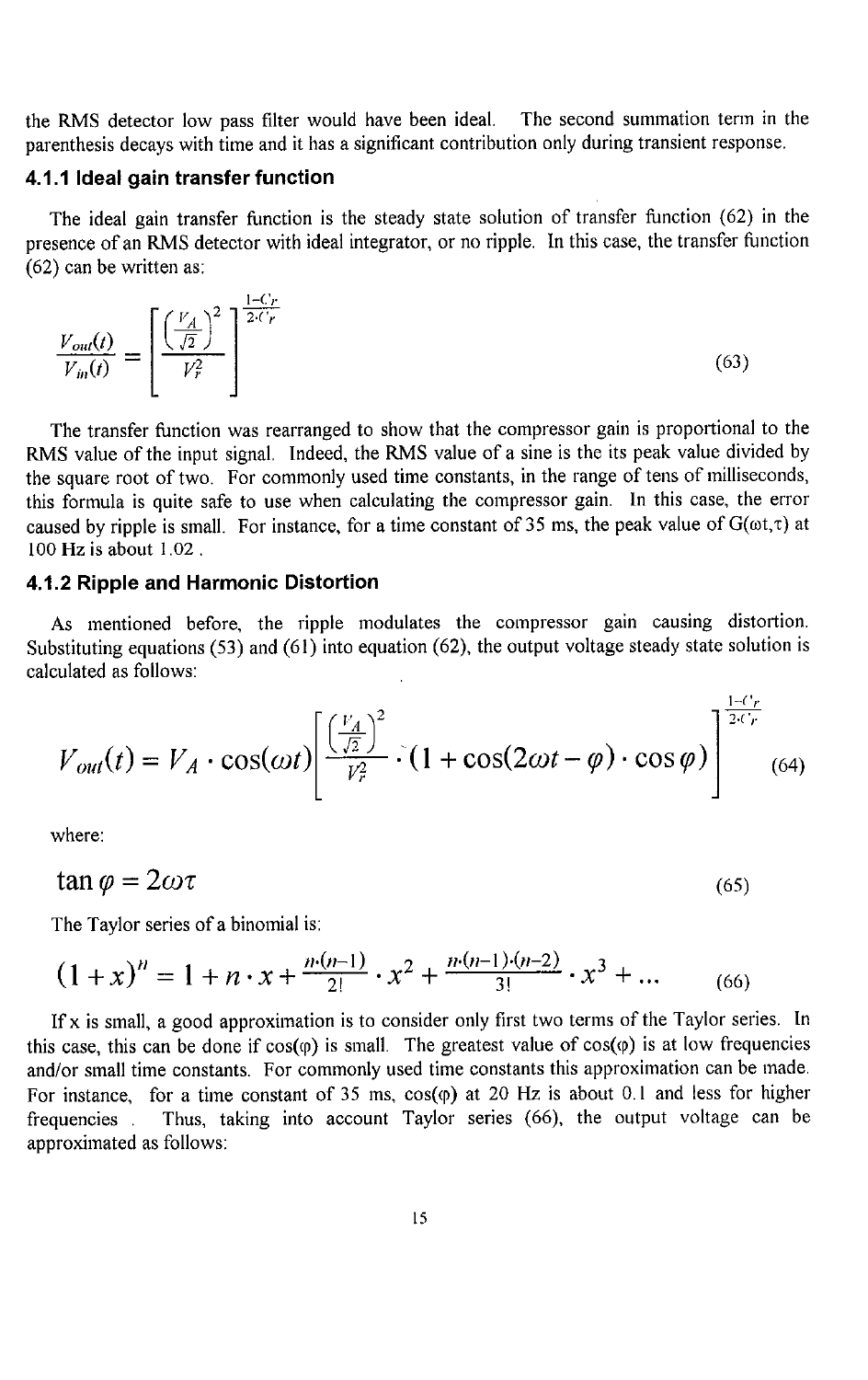$$
V_{out}(t) = V_A \cdot \left(\frac{\frac{V_A}{\sqrt{2}}}{V_r}\right)^{\frac{1-C_r}{C_r}} \cdot \cos(\omega t) \cdot \left(1 + \frac{1-C_r}{2-C_r} \cdot \cos\varphi \cdot \cos(2\omega t - \varphi)\right)
$$
\n(67)

Recall from trigonometry the following property of cosine function:

$$
\cos a \cdot \cos b = \frac{\cos(a+b) + \cos(a-b)}{2} \tag{68}
$$

The above trigonometric property is applied to equation (67) as follows:

$$
V_{out}(t) = V_A \cdot \left(\frac{\frac{V_A}{\sqrt{2}}}{V_r}\right)^{\frac{1-C_r}{C_r}} \cdot \left(\cos(\omega t) + \frac{1-C_r}{4-C_r} \cdot \cos\varphi \cdot (\cos(3\omega t - \varphi) + \cos(\omega t - \varphi))\right)
$$
\n
$$
(69)
$$

The spectra of the output voltage contains the fundamental and the third harmonic of the fundamental. The total harmonic distortion is the square root of the sum of the square of all harmonics divided to the square of the fundamental. If all the harmonics are normalized to the amplitude of the fundamental, then the total harmonic distortion is the square root of the sum of the square of all harmonics. In this case, only the third harmonic exists and the total harmonic distortion is equal to the normalized third harmonic amplitude. This is because only the first term of the Taylor series is considered. If more terms are taken into account then the spectra of the output signal is a sum of odd harmonics. This can be demonstrated by noticing that the input signal, cos( $\omega$ t), multiplies a cos<sup>n</sup>(2 $\omega$ t) term (see equation 64). This can be written as follows:

$$
\cos(\omega t) \cdot \cos^{n}(2\omega t) = \cos(\omega t) \cdot \sum_{m} a_{m} \cdot \cos(m \cdot 2\omega t) =
$$
  
=
$$
\sum_{m} a_{m} \cdot \cos(\omega t) \cdot \cos(m \cdot 2\omega t) =
$$
  
=
$$
\sum_{m} \frac{a_{m}}{2} \cdot (\cos((2m+1) \cdot \omega t) + \cos((2m-1) \cdot \omega t))
$$
  
(70)

where  $a_m$  are a series of real coefficients.

Thus, the result of the multiplication is a sum of odd harmonics. Notice another trigonometric property of the cosine function: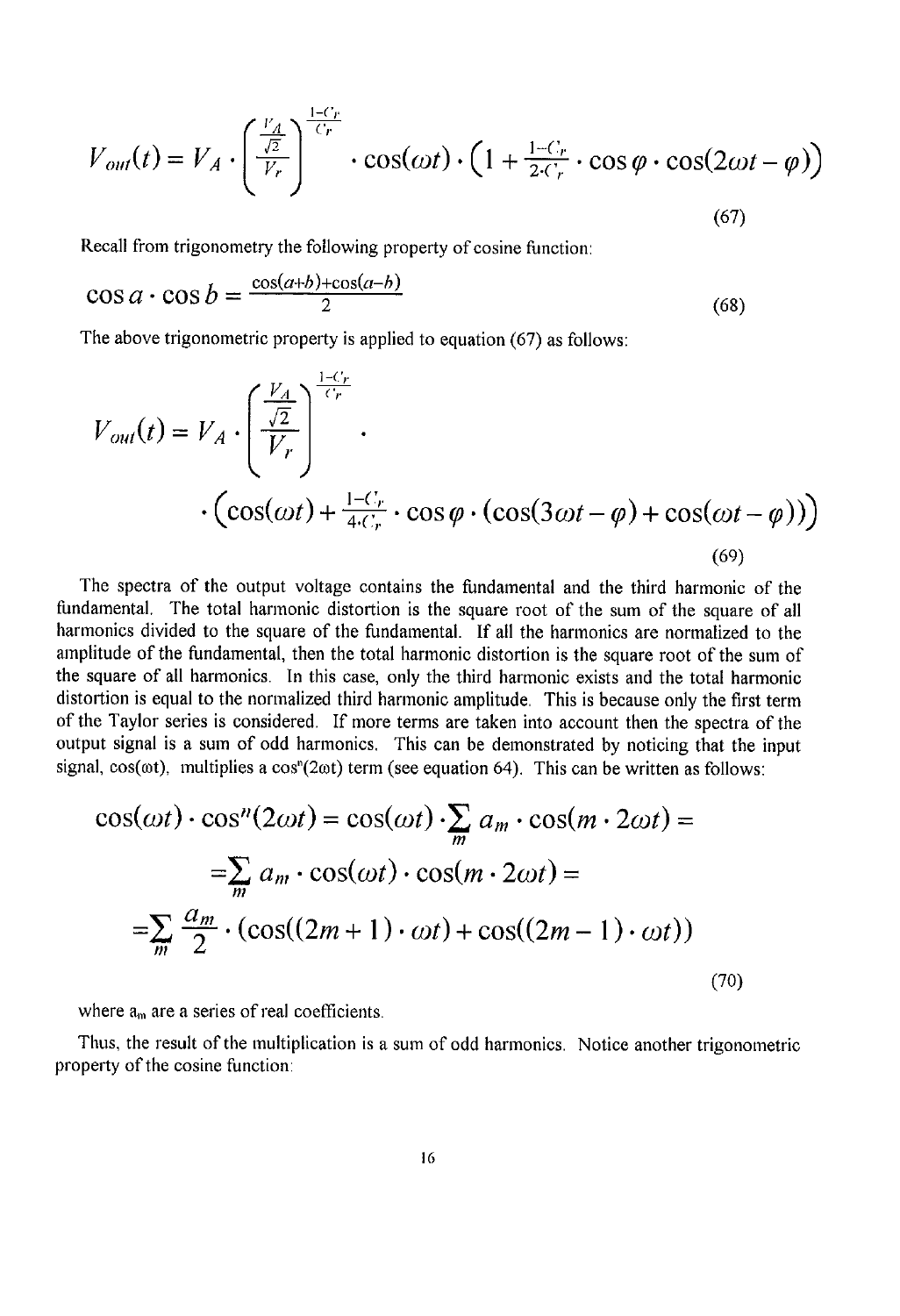$$
\cos(\omega t) - b \cdot \cos(\omega t - \varphi) = \sqrt{1 + b^2 - 2 \cdot b \cdot \cos \varphi} \cdot \cos(\omega t + \varphi_1)
$$
\n(71)

where  $\varphi_1$  is defined as:

$$
\tan \varphi_1 = \frac{b \cdot \sin \varphi}{1 - b \cdot \cos \varphi} \tag{72}
$$

Applying the cosine property (71) into equation (69) and normalizing the spectra, the frequency content of the output voltage is:

$$
V_{out}(\omega t) = \cos(\omega t + \varphi_1) - \frac{\frac{C_r - 1}{4 \cdot C_r}}{\sqrt{\left(\frac{3 \cdot C_r + 1}{4 \cdot C_r}\right)^2 + (2\omega \tau)^2}} \cdot \cos(3\omega t - \varphi)_{(73)}
$$

where  $\varphi_1$  is defined as:

$$
\tan \varphi_1 = \frac{\frac{C_r - 1}{4 \cdot C_r} \cdot (2\omega \tau)}{\frac{3 \cdot C_r + 1}{4 \cdot C_r} + (2\omega \tau)^2}
$$
(74)

The distortion of the feedforward compressor is equal to the coefficient of the third harmonic as follows:

$$
THD_{FF} = \frac{\left|\frac{C_r - 1}{4 \cdot C_r}\right|}{\sqrt{\left(\frac{3 \cdot C_r + 1}{4 \cdot C_r}\right)^2 + (2\omega \tau)^2}}
$$
(75)

Equation (75) is plotted in Fig. 4, solid curve, for 20:1 compression ratio**,** lt's interesting to notice that the distortion at Iow frequencies is flat. At high frequencies, distortion decreases with frequency at a rate of 6 dB**/**octave. In a real compressor, the distortion meter measures THD+N, or total harmonic distortion plus noise. Therefore, when the harmonic distortion is lower than the noise floor, the distortion curve is flat also, this time due to the noise of the compressor. Since the distortion is flat and then decreases at a rate of 6 dB**/**octave it has a "-3dB" point at:

$$
\omega_{FF\text{-}3dB} = \frac{1}{2\cdot\tau} \cdot \frac{3\cdot C_r + 1}{4\cdot C_r} \tag{76}
$$

For a 35 ms time constant, this point moves from 1.7 Hz at infinite compression, to 2 Hz at 2'1 compression and to 2.3 Hz at no compression. So, the "-3dB' corner frequency is around 2 Hz. Below the corner frequency, the distortion predicted by formula (75) is 33% at infinite compression and 14% at 2:1 compression. At 1 kHz, the distortion drops to 0.07% at infinite compression and about 0.03% at 2:1 compression.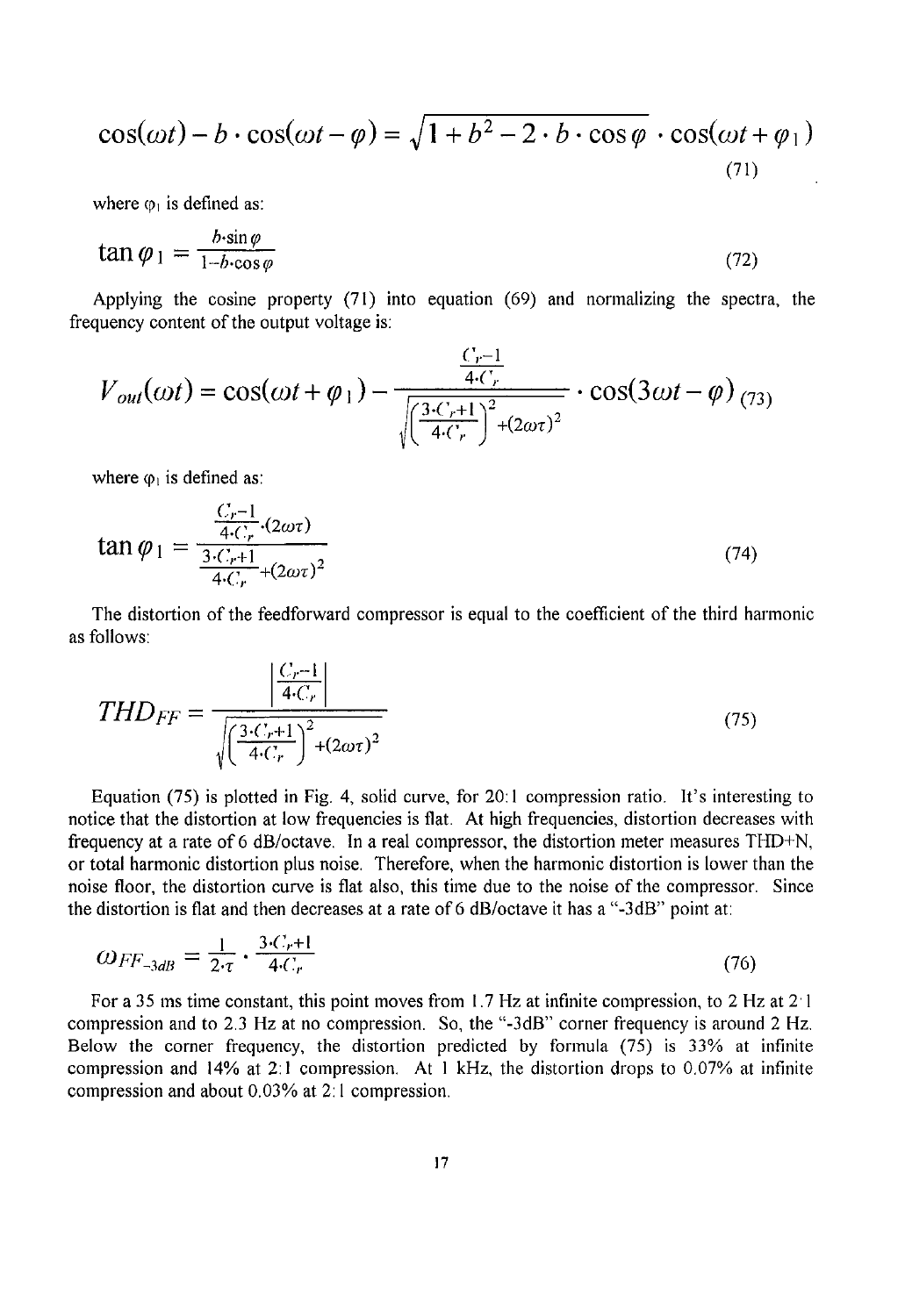Figure **5** shows the FFT of a 500 Hz output signal given by equation (64), for an RMS detector time constant  $\tau$  of 350  $\mu$ s and infinite compression. The input signal is a 500 Hz cosine. Notice that only the third harmonic is in the output signal spectra. The distortion calculated from FFT is 11%. The same distortion calculated by the formula (75) is 10.7 %. Lowering the RMS detector time constant to  $\tau = 100 \mu s$ , more odd terms show up in the FFT, as shown in figure 6. The distortion calculated from the FFT is 31.7 % and since formula (75) takes into account only the third harmonic it predicts 25.6 %. Notice that no **e**ven harmonics are present in the output signal spectra, as demonstrated in equation (70).

#### 4.1.3 Transient response

Transient behavior occurs when the input signal changes from one level to another. Let's define the following input signals around  $t = 0$ :

$$
t_{0-}: V_{in}(t) = V_A \cdot \cos(\omega t)
$$
  
\n
$$
t_{0+}: V_{in}(t) = V_B \cdot \cos(\omega t)
$$
 (77)

where  $t_0$ , is the time just before  $t = 0$  and  $t_0$ , is the time just after  $t = 0$ .

The compressor gain just before  $t = 0$  is the steady state solution of the transfer function for the input level at  $t_0$ .:

$$
\frac{V_{out}(t)}{V_{in}(t)} = \left[\frac{\left(\frac{V_A}{\sqrt{2}}\right)^2}{V_F^2} \cdot G(\omega t, \tau)\right]^{\frac{1-C_r}{2-C_r}}
$$
\n(78)

When the input signal changes at  $t = 0$ , the compressor takes a finite time to react and its gain is still the one at  $t_0$ . Thus, the gain calculated in equation (78) is equated with the transfer function of the feedforward compressor, equation (62), for the input signal as defined for  $t_0$ .:

$$
\left[\frac{\left(\frac{V_A}{\sqrt{2}}\right)^2}{V_r^2} \cdot G(\omega 0, \tau)\right]^{\frac{1-C_r}{2-C_r}} = \left[\frac{\left(\frac{V_B}{\sqrt{2}}\right)^2}{V_r^2} \cdot G(\omega 0, \tau) + c\right]^{\frac{1-C_r}{2-C_r}}
$$
(79)

Equation (79) is solved for constant c as follows:

$$
c = \frac{G(\omega 0, \tau)}{V_{\tau}^2} \cdot \left( \left( \frac{V_A}{\sqrt{2}} \right)^2 - \left( \frac{V_B}{\sqrt{2}} \right)^2 \right) = \frac{1}{2} \cdot \frac{G(\omega 0, \tau)}{V_{\tau}^2} \cdot (V_A^2 - V_B^2) \tag{80}
$$

Constant c is proportional to the difference between the RMS values of the signal before  $t = 0$ and the signal after  $t = 0$ . Factor  $G(\omega 0, \tau)$  is added to match the phase of the ripple before and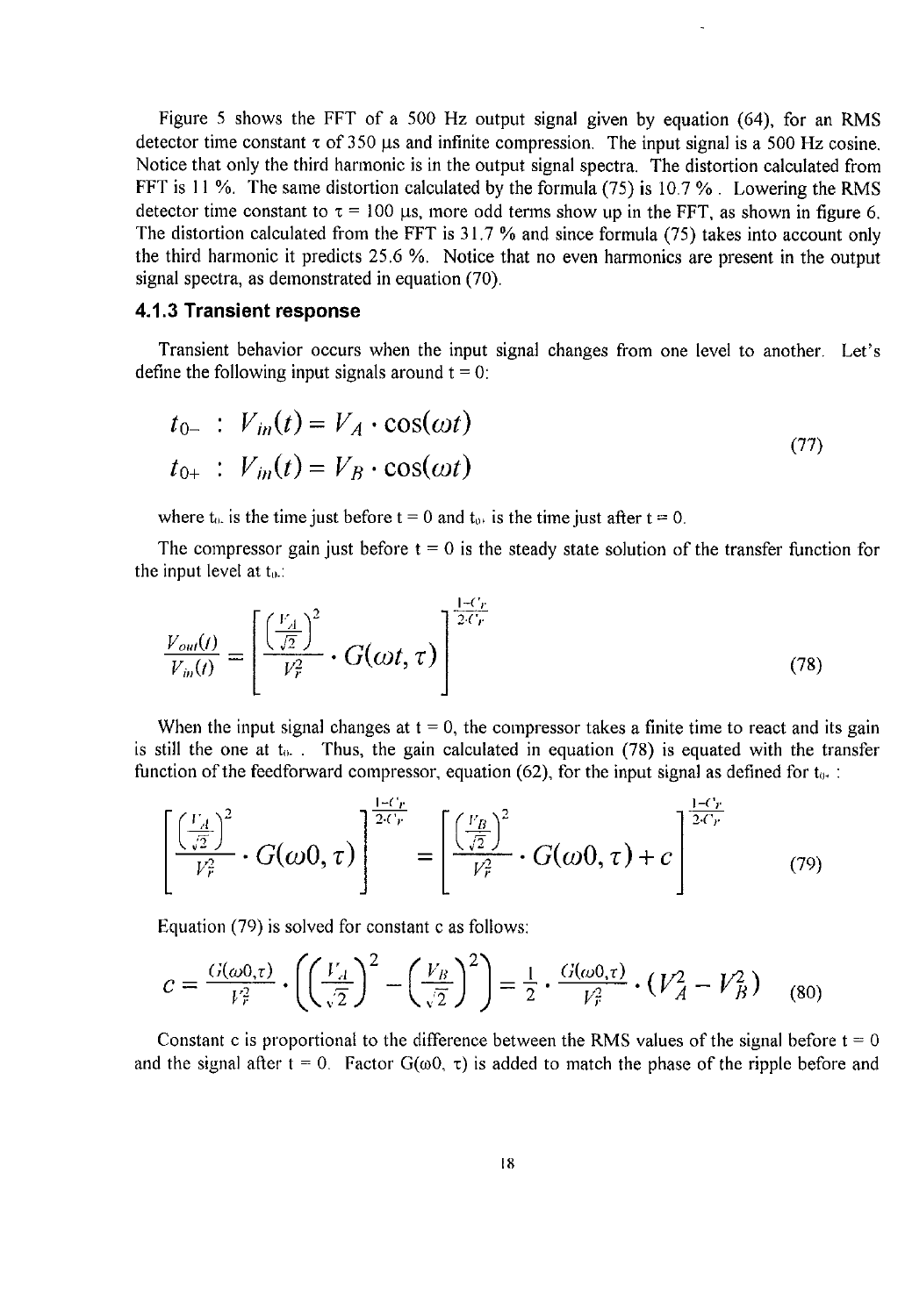after  $t = 0$ . Substituting constant c in the transfer function of the feedforward compressor, equation (62), and ignoring the effect of the ripple, the transient transfer functions becomes:

$$
\frac{V_{out}(t)}{V_{in}(t)} = \left[\frac{1}{2} \cdot \frac{V_B^2}{V_F^2} + \frac{1}{2} \cdot \frac{\left(V_A^2 - V_B^2\right)}{V_F^2} \cdot \exp\left(-\frac{t}{\tau}\right)\right]^{\frac{1-C_r}{2-C_r}}
$$
\n(81)

The above transfer function is the same for attack and release time. A plot of attack and release transfer function is shown in Fig, 7. The shape of the attack and release envelope is the shape of a decaying and raising exponential function with a time constant  $\tau$ .

#### 4.2 Feedback

The transfer function of the feedback compressor is determined in the same manner as the feedforward compressor. The input signal definition (53) is substituted into equation (32) as follows:

$$
\frac{V_{out}(t)}{V_{in}(t)} = \left[\frac{(k+1)\cdot(\frac{R2}{R1})^2 \cdot V_A^2}{2 \cdot \tau \cdot V_T^2} \cdot D(t) + c\right]^{-\frac{k}{2\cdot (k+1)}} \cdot \exp(\frac{k \cdot t}{2 \cdot \tau})
$$
(82)

where D(t) has the following form:

$$
D(t) = \int \exp(\frac{t}{\tau} \cdot (k+1)) \cdot dt + \int \cos(2\omega t) \cdot \exp(\frac{t}{\tau} \cdot (k+1)) \cdot dt
$$
\n(83)

Solving the integrals in equation  $(83)$ ,  $D(t)$  is written as follows:

$$
D(t) = \frac{\tau}{(k+1)} \cdot \exp(\frac{t}{\tau} \cdot (k+1)) \cdot H(\omega t, \tau)
$$
\n(84)

where  $H(\omega t, \tau)$  is defined as follows:

$$
H(\omega t, \tau) = 1 + \frac{\cos(2\omega t) + 2\omega \frac{\tau}{k+1} \cdot \sin(2\omega t)}{1 + (2\omega \frac{\tau}{k+1})^2}
$$
(85)

Substituting equation (46) and equation (84) into equation (82), the transfer function of the feedback compressor can be expressed as a function of the input signal and compression ratio as follows:

$$
\frac{V_{out}(t)}{V_{in}(t)} = \left[\frac{\left(\frac{V_A}{\sqrt{2}}\right)^2}{V_F^2} \cdot H(\omega t, \tau) + c \cdot \exp\left(-\frac{t}{\left(\frac{\tau}{V_F}\right)}\right)\right]^{\frac{1 - C_F}{2C_F}}
$$
(86)

The same notes that applied to the feedforward compressor are correct for the feedback configuration. The major difference is that the time constant is divided by the compression ratio.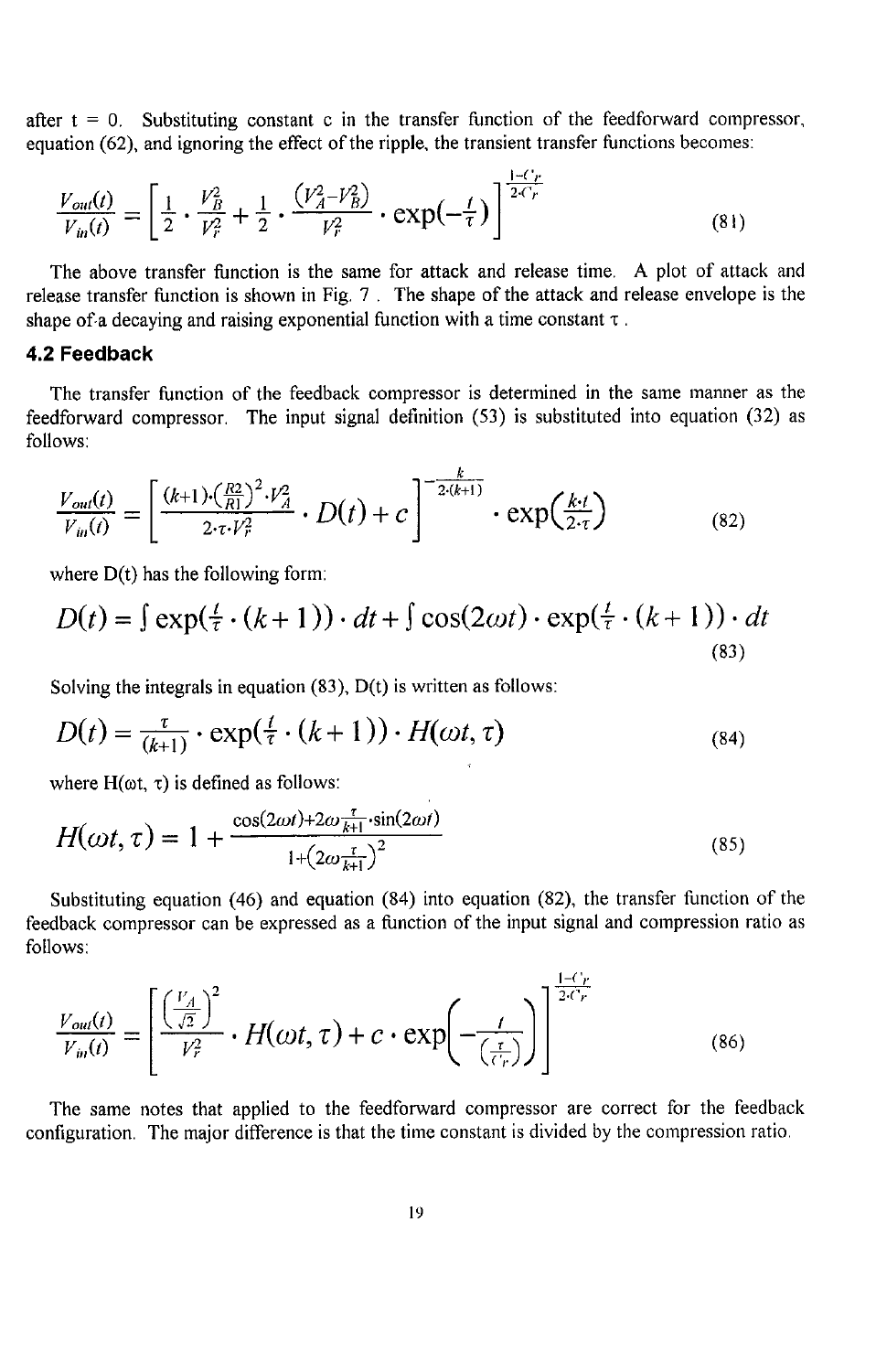#### 4.2.1 Ideal transfer function

The ideal transfer function of the feedback compressor is the steady state solution of the transfer function (86) with an ideal low pass filter in the RMS detector, or no ripple:

$$
\frac{V_{out}(t)}{V_{in}(t)} = \left[\frac{\left(\frac{V_A}{\sqrt{2}}\right)^2}{V_r^2}\right]^{\frac{1-C_F}{2C_F}}
$$
\n(87)

The feedback compressor gain is proportional to the RMS value of the input signal. If the equivalent time constant, that is the EMS detector time constant divided by the compression ratio, is the range of tens of milliseconds, the above formula can be safely used to calculated the gain of the feedback compressor.

#### 4.2.2 Ripple and Harmonic Distortion

As in the case of the feedforward compressor, the ripple factor  $H(\omega t, \tau)$  modulates the feedback compressor gain and causes distortion. Substituting the definition of the input signal (53) and ripple (85) into the transfer function (86), the output voltage is calculated as follows:

$$
V_{out}(t) = V_A \cdot \cos(\omega t) \left[ \frac{\left(\frac{V_A}{\sqrt{2}}\right)^2}{V_T^2} \cdot \left(1 + \cos(2\omega t - \theta) \cdot \cos\theta\right) \right]^{1-(r)} \tag{88}
$$

where:

$$
\tan \theta = 2\omega \frac{\tau}{C_r} \tag{89}
$$

Equation (88) can be expanded into a Taylor series using the binomial series (66):

1-**(** '**r**

$$
V_{out}(t) = V_A \cdot \left(\frac{\frac{V_A}{\sqrt{2}}}{V_r}\right)^{\frac{1-\epsilon_r}{\epsilon_r}} \cdot \cos(\omega t) \cdot \left(1 + \frac{1-C_r}{2\cdot C_r} \cdot \cos\theta \cdot \cos(2\omega t - \theta)\right)
$$
\n(90)

Using the property of the cosine function (68), the above equation is rewritten as follows: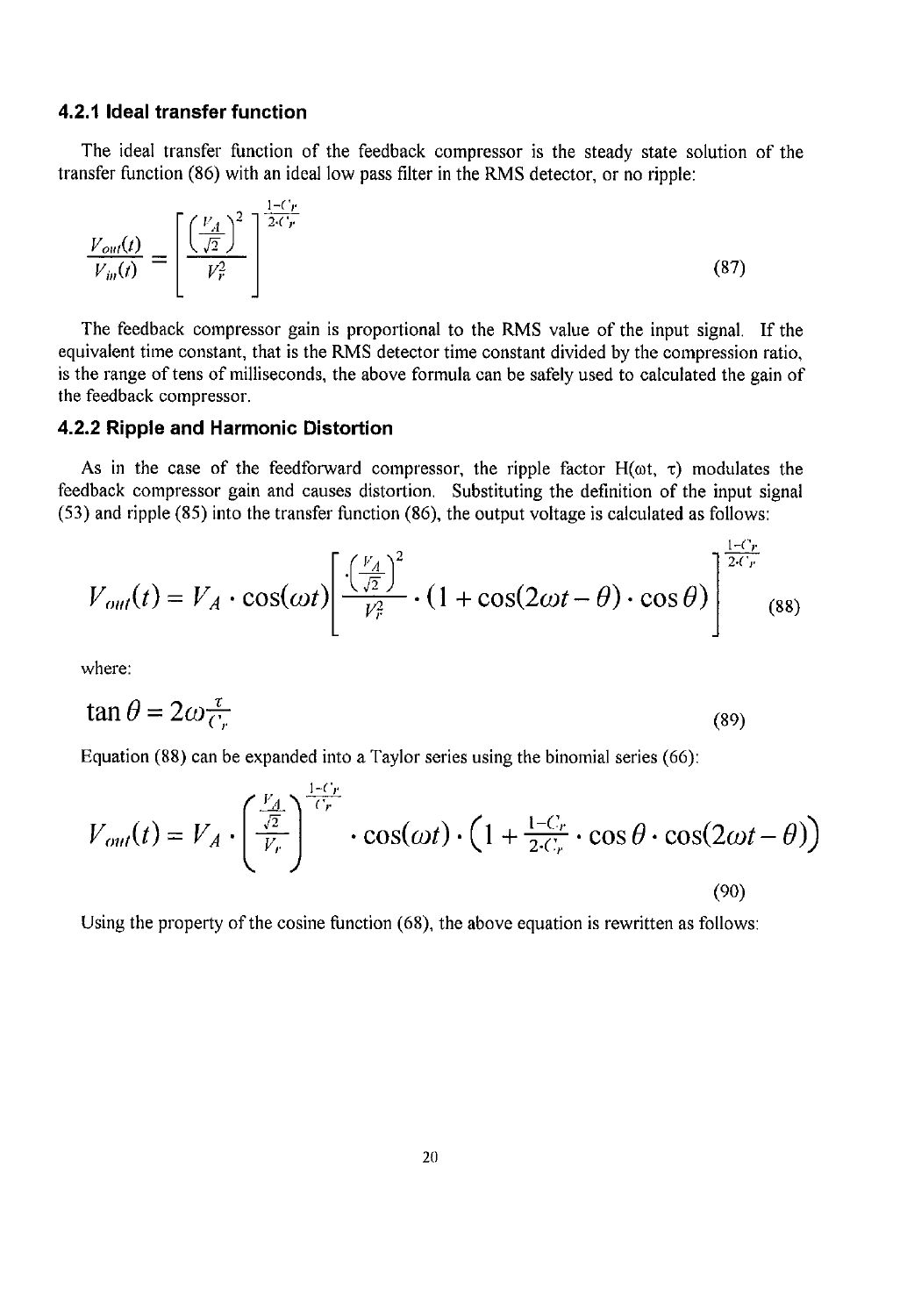$$
V_{out}(t) = V_A \cdot \left(\frac{\frac{V_A}{\sqrt{2}}}{V_r}\right)^{\frac{1-C_r}{C_r}} \cdot \left(\cos(\omega t) + \frac{1-C_r}{4(C_r} \cdot \cos\theta \cdot (\cos(3\omega t - \theta) + \cos(\omega t - \theta))\right)
$$
\n(91)

The spectra of the output voltage contains the fundamental and the third harmonic. The more terms of Taylor series are considered, the more odd harmonics are added to the sum. For commonly used time constants, in the tens of milliseconds range, the third harmonic is a good approximation. Applying the cosine property (71) to equation (91) and normalizing the spectra to the fundamental, the frequency content of the output voltage follows:

$$
V_{out}(\omega t) = \cos(\omega t + \theta_1) - \frac{\frac{C_r - 1}{4 \cdot C_r}}{\sqrt{\left(\frac{3 \cdot C_r + 1}{4 \cdot C_r}\right)^2 + \left(2 \omega \frac{\tau}{C_r}\right)^2}} \cdot \cos(3\omega t - \theta)_{(92)}
$$

where  $\theta_1$  is defined as:

$$
\tan \theta_1 = \frac{\frac{C_r - 1}{4 \cdot C_r} \cdot (2\omega \frac{\tau}{C_r})}{\frac{3 \cdot C_r + 1}{4 \cdot C_r} + (2\omega \frac{\tau}{C_r})^2}
$$
(93)

The feedback compressor, as well as the feedforward compressor, has a built-in inherent phase shift or delay,  $\theta_1$ . The delay is zero at dc, or if there is no compression,  $C_r = 1$ , or if the time constant is zero. The distortion of the feedback compressor is equal to the coefficient of the third harmonic as follows:

$$
THD_{FB} = \frac{\left|\frac{C_r - 1}{4 \cdot C_r}\right|}{\sqrt{\left(\frac{3 \cdot C_r + 1}{4 \cdot C_r}\right)^2 + \left(2 \omega \frac{\tau}{C_r}\right)^2}}
$$
(94)

Equation (94) is plotted in Fig. 4, dashed curve, for 2021 compression ratio. The distortion at low frequencies is also flat. At high frequencies, distortion decreases with frequency at a rate of 6 dB**/**octave. The distortion "-3dB" corner frequency for the feedback compressor is:

$$
\omega_{FB_{-3dB}} = \frac{C_r}{2\cdot \tau} \cdot \frac{3\cdot C_r + 1}{4\cdot C_r} \tag{95}
$$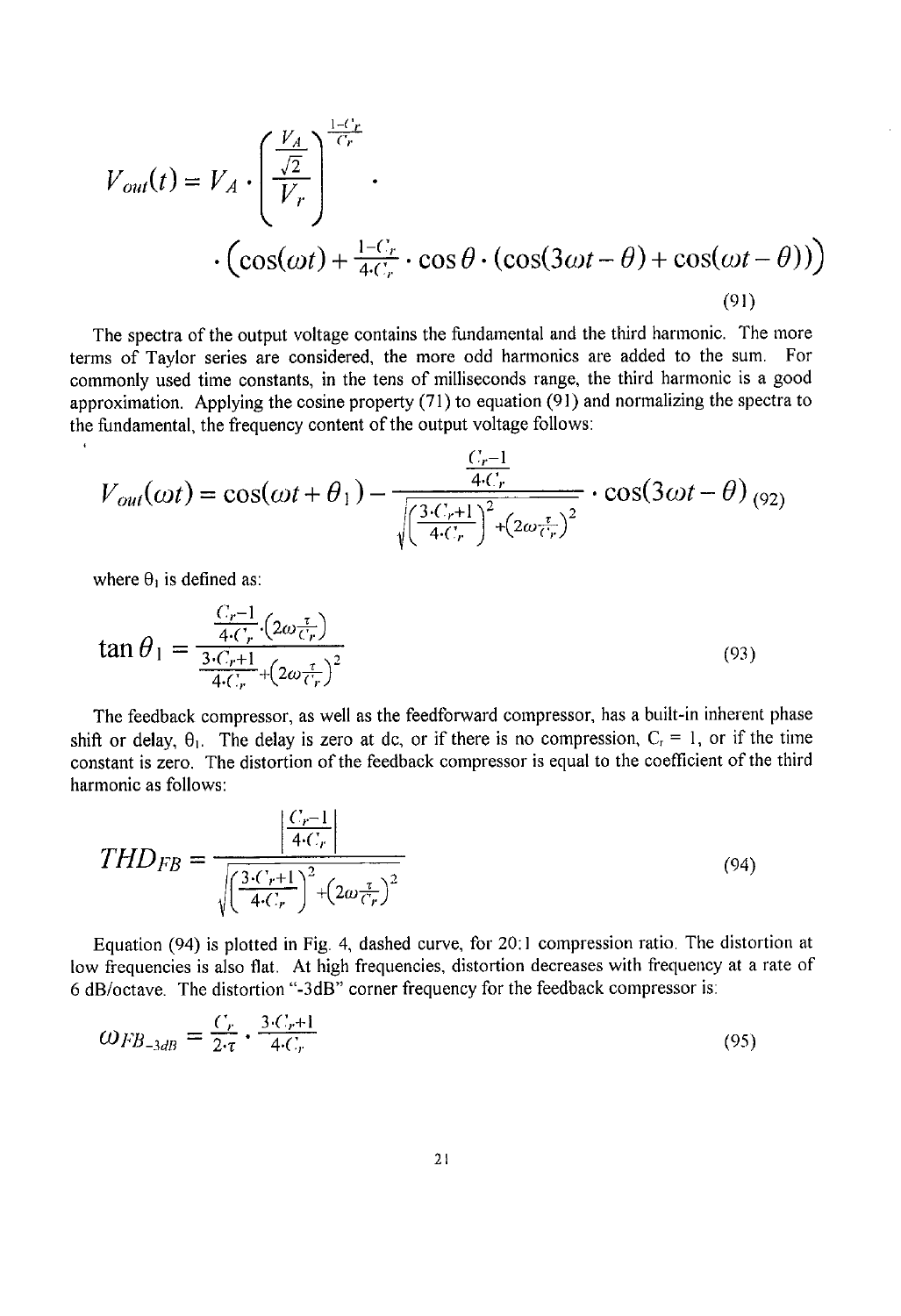For similar RMS detector time constant, the feedback compressor "-3dB" frequency corner is multiplied by the compression ratio. This is especially important at high compression ratios and because the higher distortion plateau is extended to higher frequencies. For instance, for a 35 ms time constant, at a compression ratio of 20:1 the corner frequency for the feedforward compressor is 1.7 Hz compared to 35 Hz for the feedback configuration. However, if the RMS detector time constant is adjusted by multiplying it by the compression ratio, then there is no difference in performance between feedforward and feedback compressor.

#### 4.2.3 Transient response

The input signals for the transient response are defined in (77). The feedback compressor gain right before the input signal transition is:

$$
\frac{V_{out}(t)}{V_{in}(t)} = \left[\frac{\left(\frac{V_A}{\sqrt{2}}\right)^2}{V_T^2} \cdot H(\omega t, \tau)\right]^{\frac{1-C_r}{2-C_r}}
$$
\n(96)

When the input signal changes in level at  $t = 0$ , the compressor gain requires finite time to change. Therefore, the gain at  $t_{0+}$  equals the gain at  $t_0$ .

$$
\left[\frac{\left(\frac{V_A}{\sqrt{2}}\right)^2}{V_r^2} \cdot H(\omega 0, \tau)\right]^{\frac{1-C_r}{2-C_r}} = \left[\frac{\left(\frac{V_B}{\sqrt{2}}\right)^2}{V_r^2} \cdot H(\omega 0, \tau) + c\right]^{\frac{1-C_r}{2-C_r}}
$$
(97)

The above equation is solved for constant c as follows:

$$
c = \frac{H(\omega 0, \tau)}{V_F^2} \cdot \left( \left( \frac{V_A}{\sqrt{2}} \right)^2 - \left( \frac{V_B}{\sqrt{2}} \right)^2 \right) = \frac{H(\omega 0, \tau)}{2 V_F^2} \cdot (V_A^2 - V_B^2) \tag{98}
$$

The ripple value at  $t = 0$ ,  $H(\omega t, \tau)$ , is only necessary to match the phase of ripple at the transition.

Substituting constant c in equation (86) and neglecting the ripple, the transient transfer function has the following form:

I-**(***'***r**

$$
\frac{V_{out}(t)}{V_{in}(t)} = \frac{R2}{R1} \cdot \left[ \frac{V_B^2}{2 \cdot V_F^2} + \frac{(V_A^2 - V_B^2)}{2 \cdot V_F^2} \cdot \exp\left(-\frac{t}{\left(\frac{\tau}{V_F}\right)}\right) \right]^{\frac{1}{2 \cdot C_F}} \tag{99}
$$

The transient response of the feedback compressor is similar to the feedforward compressor with the difference of the RMS detector time constant is divided by the compressor ratio. The same attack and release curves shown in Fig. 7, can be obtained by setting the RMS detector time constant to  $\tau = 35$  ms \* Cr. In this case, the compression ratio is 20:1 and the RMS time constant is  $\tau = 700$  ms.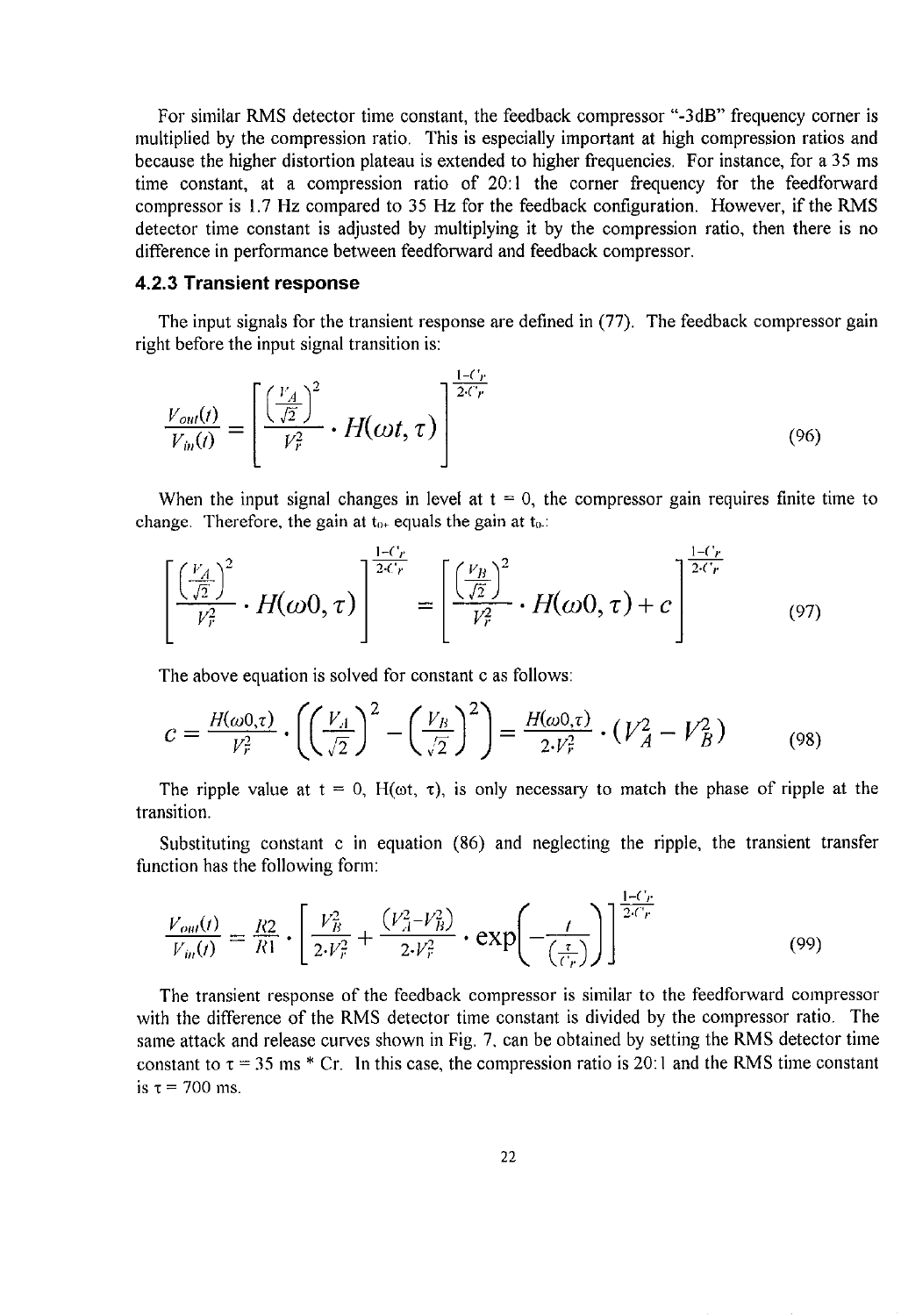The difference between the transient response of the feedforward (solid curve) and feedback (dashed curve) compressors is shown in Fig. 8. The RMS time constant and compression ratio are equal,  $\tau = 35$  ms and Cr = 20, respectively. Notice that the feedback compressor is 20 times faster than the feedforward compressor.

#### 4.3 Other Factors that Influence Performance

There are second order effects that could influence the compressor performance. For instance, it was shown that the total harmonic distortion of a compressor, due to detector ripple, is a sum of odd harmonics, only. In reality, a non-ideal VCA can contribute even harmonics to the spectra.<br>A not quite symmetrical rectifier in the RMS detector adds unwanted harmonics to the A not quite symmetrical rectifier in the RMS detector adds unwanted harmonics to the compressor spectra, as well. In DSP implementations the ADCs and DACs, add harmonics of their own. Ultimately, the noise of the devices, VCA, RMS detector operational amplifiers and resistors add to the distortion plus noise number and limit the dynamic range of the detector or compressor.

The transient response can be also slightly different than the one predicted by the theory. The timing capacitors have finite equivalent series resistance, ESR, anywhere from fractions of ohm to a few ohms. In order to account for ESR, the equivalent schematics shown in figures x and y, change by adding a resistor in series with the timing capacitor. The mathematical model is very change by adding a resistor in series with the timing capacitor. The mathematical model is very complex and it is not shown in this paper. The result is a faster RMS detector. Another effect of the ESR is ripple increase and eventually higher distortion.

The integrator of the logarithmic output RMS detector may be based on a log filter [7]. The structure of the log filter is similar to the linear R*-*C model but the resistor is replaced by a diode. The diode exhibits dynamic conductance that is a function of the current flowing through it. More current translates into increased conductance. A resistor in series with the diode limits the maximum conductance and substantially complicates the mathematical model of the RMS detector. The result is an RMS detector with slower attack time. The series resistor is a "natural" component since all diodes have finite series resistor. Also, improper layout design of an RIMS detector lC metal mask could add unnecessary series resistor.

A linear based compressor can suffer from limitation such as current and voltage availability and ultimately power dissipation. If the filter in the linear RMS detector is made of a 3.5 k $\Omega$ resistor and 10 µF capacitor (35 ms time constant), the peak current could be as high as 86 mA when 303 V is applied to the resistor (corresponds to peak +24 dBu). This translates to 24 W peak power required from the power supply.

The logarithmic RMS detector can suffer from current limitations as well. The current flowing through the logarithmic filter diode is proportional to the square of the input current [7]. A change of  $+20$  dB in the input voltage can translate into a  $+40$  dB current jump in the log filter diode. If the reference level current is set to 8.5 uA and the input resistor is 10 k $\Omega$  [10], the maximum peak current for +24 dBu input signal is 3 mA. A proper RMS detector design can provide that much current. However, if the logarithmic RMS detector input resistor has a lower value, then current clipping can occur. The power dissipation in this case is not an issue, since the maximum voltages are around two diode drops or about 1.3 V.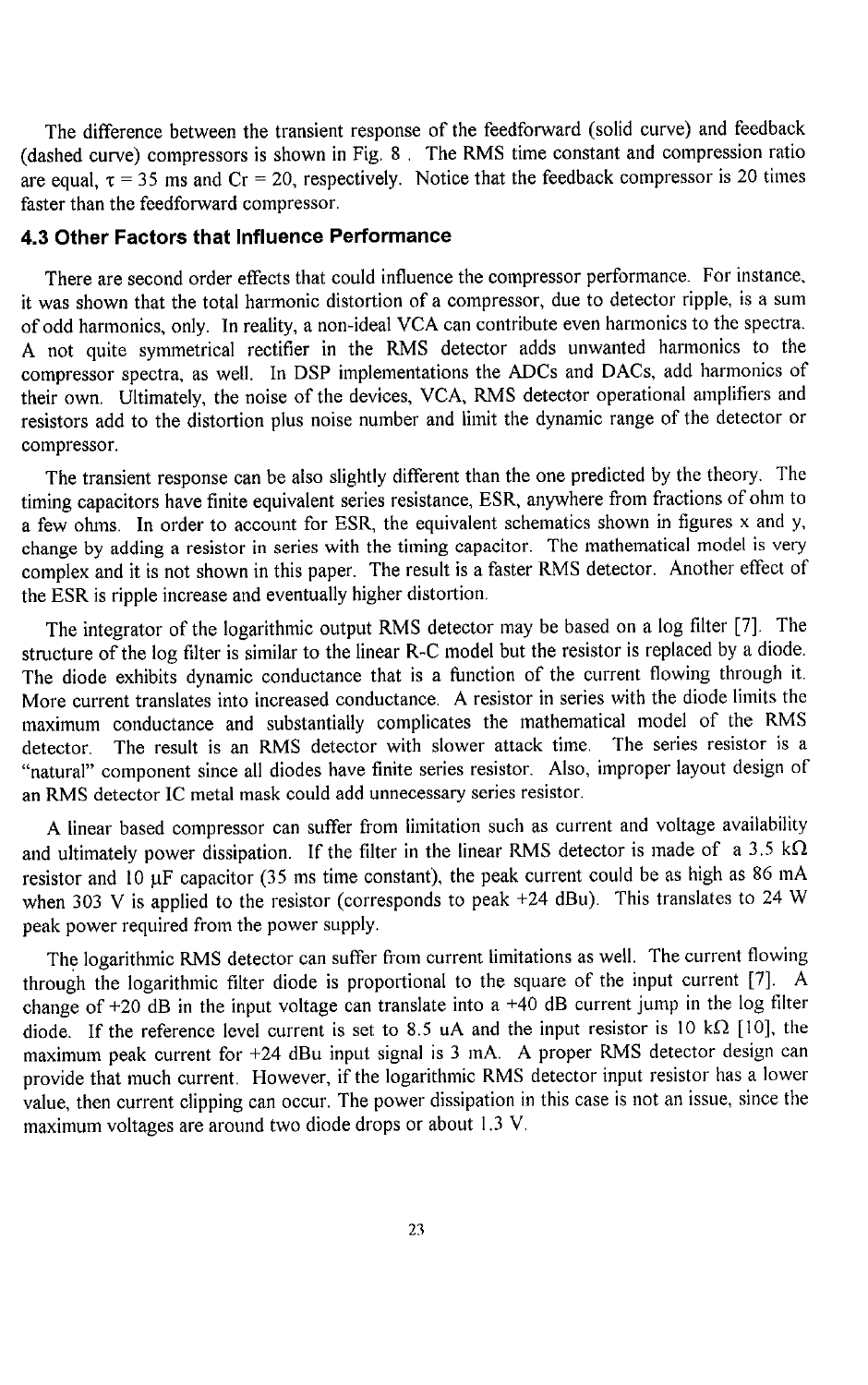# 5 Compressor with Threshold

In many applications the compressor is implemented with threshold. The input signal is compressed above threshold, only. Below threshold the gain of the VCA is one. The threshold circuit is usually part of the k multiplier block as shown in Fig. 1 and Fig. 2 . **T**he transfer function of a compressor with threshold is shown in Fig. 3 . The "soft knee" gives the compressor a nice sonic transition.

In Fig. 9 is plotted the transient response of an above threshold compressor (for clarity, only the signal envelope is shown). The threshold is set to 1 Vpeak, dash-dot line. The RMS detector output is shown in the lower plot of Fig. 9. Only the signal above the threshold line is applied to the VCA. If the RMS output is below threshold, the VCA gain is one.

Before  $t = 0$ , the input signal is below threshold and the VCA gain is one. Between 0 ms and 150 ms the input signal is 6 dB above the threshold. The RMS detector output increases but it does not change the VCA gain until it reaches the threshold. Thus, until the RM**S** detector output reaches the threshold, the VCA gain is one and the compressor puts out the whole input signal. This is an important difference between the compressor with and without threshold. In an amplifier and**/**or driver protection application, the duration of time the protected device has full power applied is very important and it can determine the compressor time constant. Between 1**5**0 ms and 400 ms, the signal drops from 6 dB to 3 dB above threshold. The compressor output is similar to the one shown in Fig. 8 . At 400 ms, the input signal drops to 6 dB below threshold and the RMS detector output slowly decreases. Although the input signal is below threshold, the VCA gain is modulated by the RMS detector, and the output signal is compressed until the RMS detector output reaches the threshold.

#### 6 Conclusion

At the beginning of the paper, it was demonstrated that the compressor based on logarithmic output RMS detector - exponentially controlled VCA and the one based on linear output RMS detector - linearly controlled VCA are identical. Therefore, all compressor implementations, hardware or software, share similar performance.

The following table summarizes the performance difference between feedforward and feedback compressor topologies.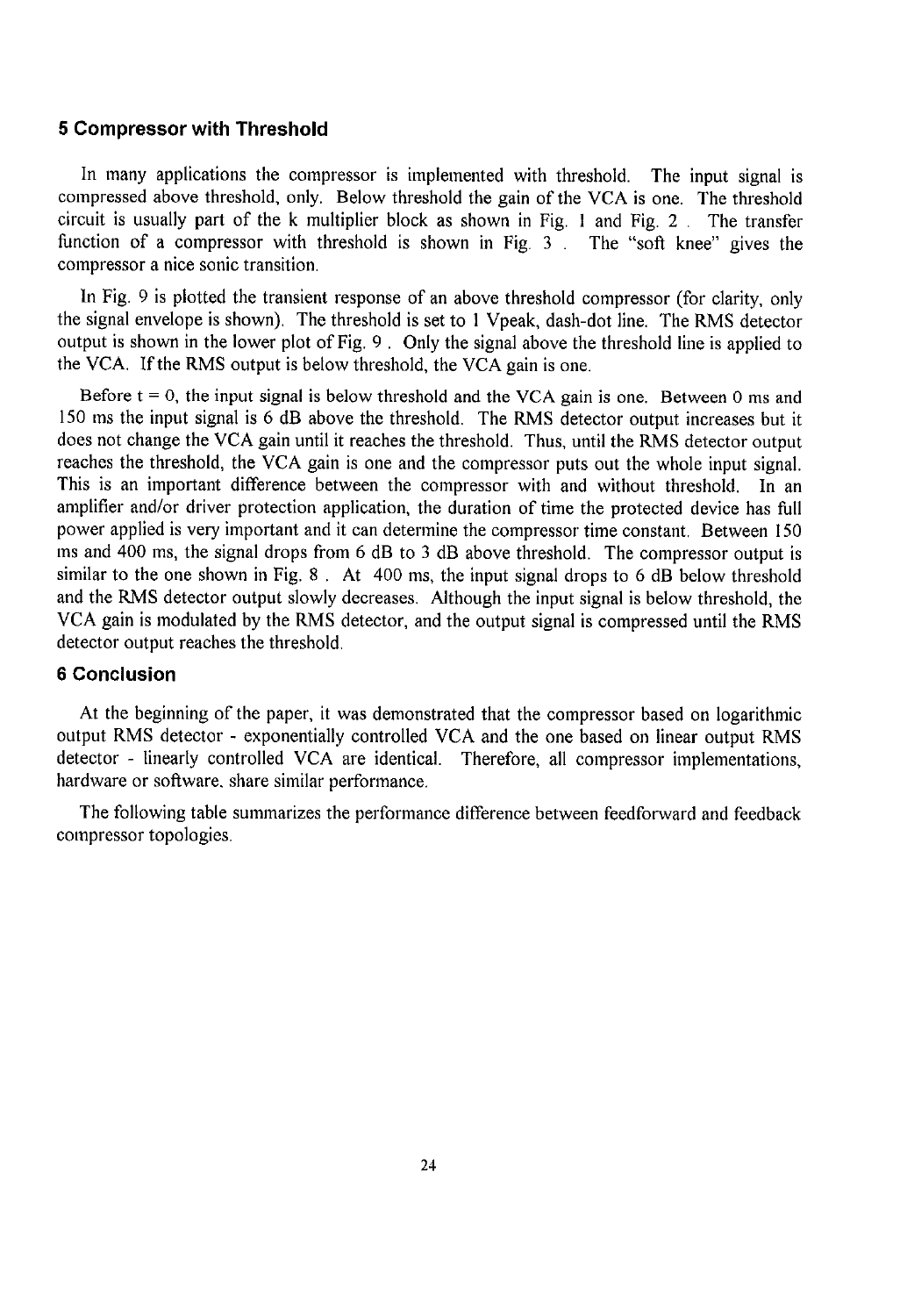|                                                        | Feedforward                                                      | Feedback                                                     | <b>Notes</b>                                                                                                        |
|--------------------------------------------------------|------------------------------------------------------------------|--------------------------------------------------------------|---------------------------------------------------------------------------------------------------------------------|
| THD at low<br>frequencies and/or<br>fast time constant | $\frac{C_r-1}{3\cdot C_r+1}$                                     | $\frac{C_r-1}{3(C_r+1)}$                                     | The distortion is equal at<br>low frequencies.                                                                      |
| THD at higher<br>frequencies or slow<br>time constant  | $\frac{C_r-1}{8\cdot C_r\cdot\omega\cdot\tau}$                   | $\frac{C_r-1}{8\cdot\omega\cdot\tau}$                        | The feedback compressor<br>THD is Cr times the<br>feedforward THD.                                                  |
| THD ''-3dB''<br>frequency                              | $\frac{1}{2 \cdot \tau}$ . $\frac{3 \cdot C_r + 1}{4 \cdot C_r}$ | $\frac{C_r}{2\cdot\tau}\cdot\frac{3\cdot C_r+1}{4\cdot C_r}$ | The feedback "-3 dB"<br>point is Cr times the<br>feedforward compressor<br>"-3 dB" point.                           |
| Time constant                                          | τ                                                                | $\frac{\tau}{C_r}$                                           | For equal RMS detector<br>time<br>constants,<br>the<br>feedback compressor<br>time constant is divided<br>Cr times. |

Table *3*

A few conclusions can be drawn from the above table. The performance of the feedback compressor is directly affected by the compression ratio. For similar transient response, the RMS detector time constant in the feedback compressor needs to be multiplied by the compression ratio. This is easy in fixed compression ratio applications. In feedback compressors with adjustable compression ratio the circuit necessary to keep the same time constant is quite complex. The distortion of the feedback compressor is also multiplied by the compression ratio. Thus, a feedforward configuration is more appropriate for a compressor.

Theoretically, infinite compression ratio is impossible in feedback compressors. However, a compression ratio of 20 or more approximates an infinite compressor The major drawback is that the distortion at I kHz is 1.4 % compared to only 0.07 % for the feedforward configuration. In order to maintain the same performance, the RMS detector timing capacitor has to be increased 20 times. Thus, the capacitor value can increase to a couple hundred  $\mu$ F. The capacitor is more expensive and requires more PCB area.

In a feedback compressor topology, the dynamic range at the input of the RMS detector is smaller than the dynamic range at the input of the RMS detector in the feedforward compressor topology. The reason is that the output voltage is already compressed Thus, the feedback compressor is more appropriate in applications that require a large dynamic range that the RMS detector can not handle.

The feedback configuration is suitable for expander applications. The compressor becomes an expander when output level changes are greater than input level changes. In this case the compression ratio is between zero and one. The distortion performance is better than the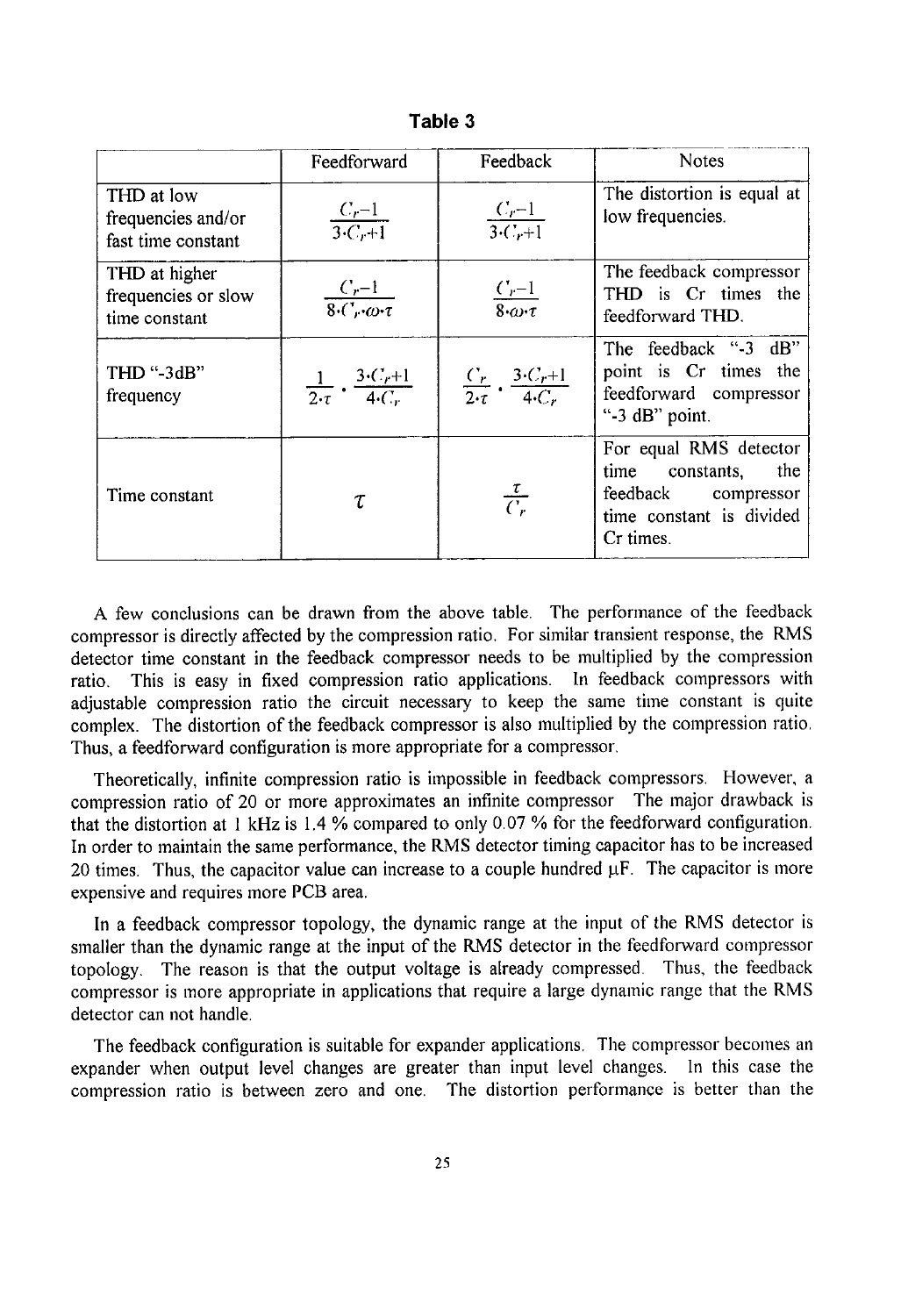feedforward expander. This can be explained by the fact that the gain factor k is smaller for feedback configuration compared to feedforward. Therefore, there is less ripple passed from the RMS detector to the VCA and as a consequence less distortion. The timing capacitor is multiplied by 1/Cr factor, also. Thus, smaller timing capacitor is needed. Since RMS detector time constant is divided by the compression, the same disadvantage remains in applications where the compression ratio is a variable.

#### 7 Acknowledgment

The author would like to express his gratitude to Les Tyler for encouraging this paper and Gary Hebert for the valuable suggestions and support.

### 8 References

- Ill National [Semiconductor] Operational Amplifiers Databook, 1995
- I21 THAT 2151, "lC Voltage Controlled **bd**nplifier Data Sheet," **THATCorporation**.
- 131 SSM 2018T, "Trimless Voltage Controlled Amplifier," Design-ln Reference Manual 1994, **Analog Devices**
- 141THAT 2180," Pre-Trimmed IC Voltage Controlled Amplifier," **THATCorporation**.
- [51 William C. Pirkle, "Professional Audio Applications of a New High Performance Audio Attenuator IC in Dynamics Processing,"  $98$ <sup>th</sup> AES Conference, Preprint #3970, Paris, February 1995.
- 161 Fred Floru, "Attack and Release Time Constants in RMS-based Compressors and Limiters," 99<sup>th</sup> AES Conference, Preprint 4054 (C-4), New York, October 1995.
- 171Robert W. Adams," Filtering In The Log Domain," **63r'**\_**AESCot**.l**ference**,Preprint #1470, New York, May 1979.
- 181Dennis D. Berkey, Paul Blanchard, "Calculus, Third Edition," **Saut**l**de**lw**(**'**ollege t'ubli**x**hing**, pp. 1114, 1992.
- 191 Gary Hebert, "An Improved Monolithic Voltage-Controlled Amplifier," 99<sup>th</sup> AES Conference, Preprint 4055 (C-5), New York, October 1995.
- **II01THAT 2252, "IC RMS-Level Detector Data Sheet," THAT Corporation.**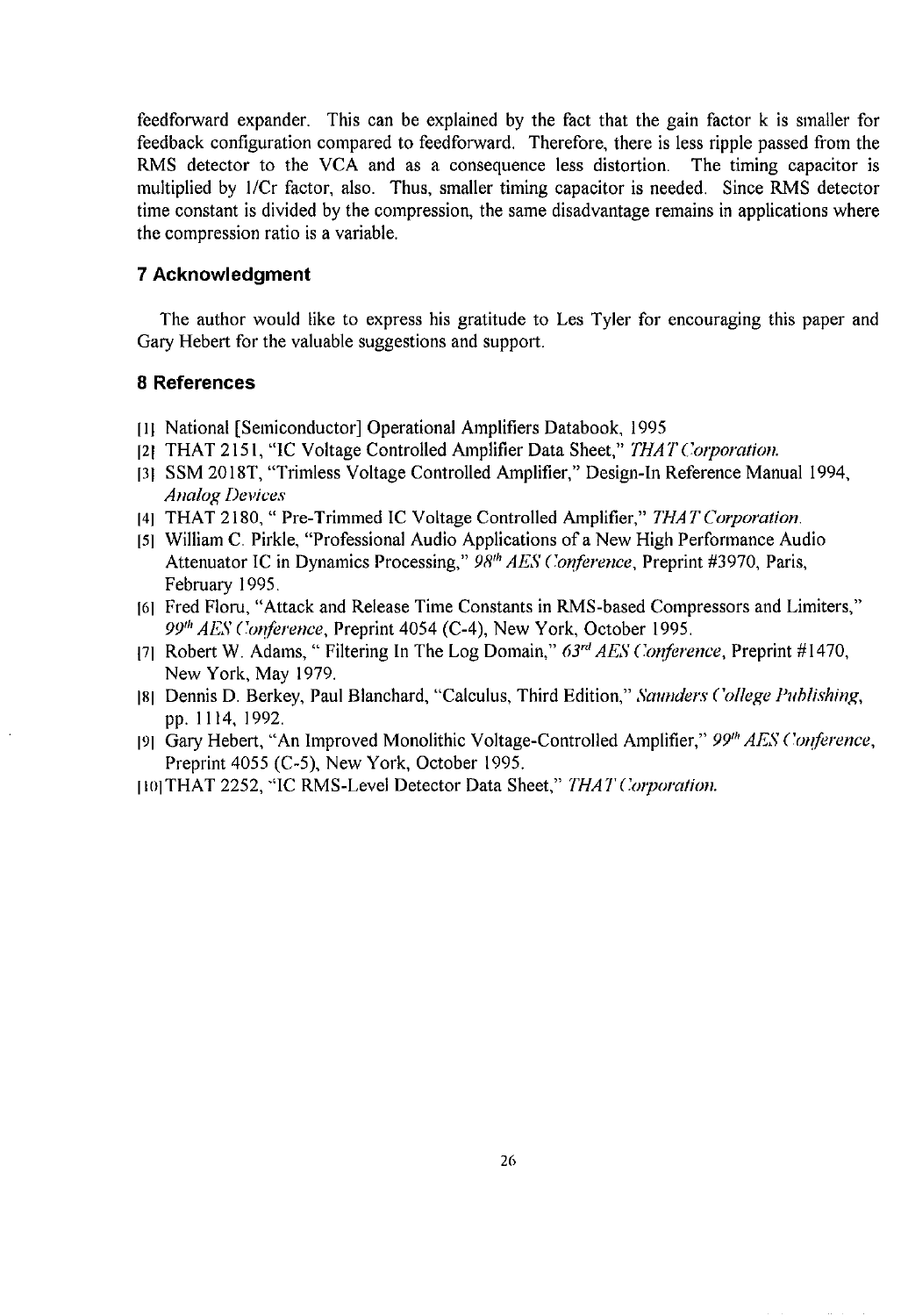

Figure 1. Feedforward compressor topology.



Figure 2. Feedback compressor topology.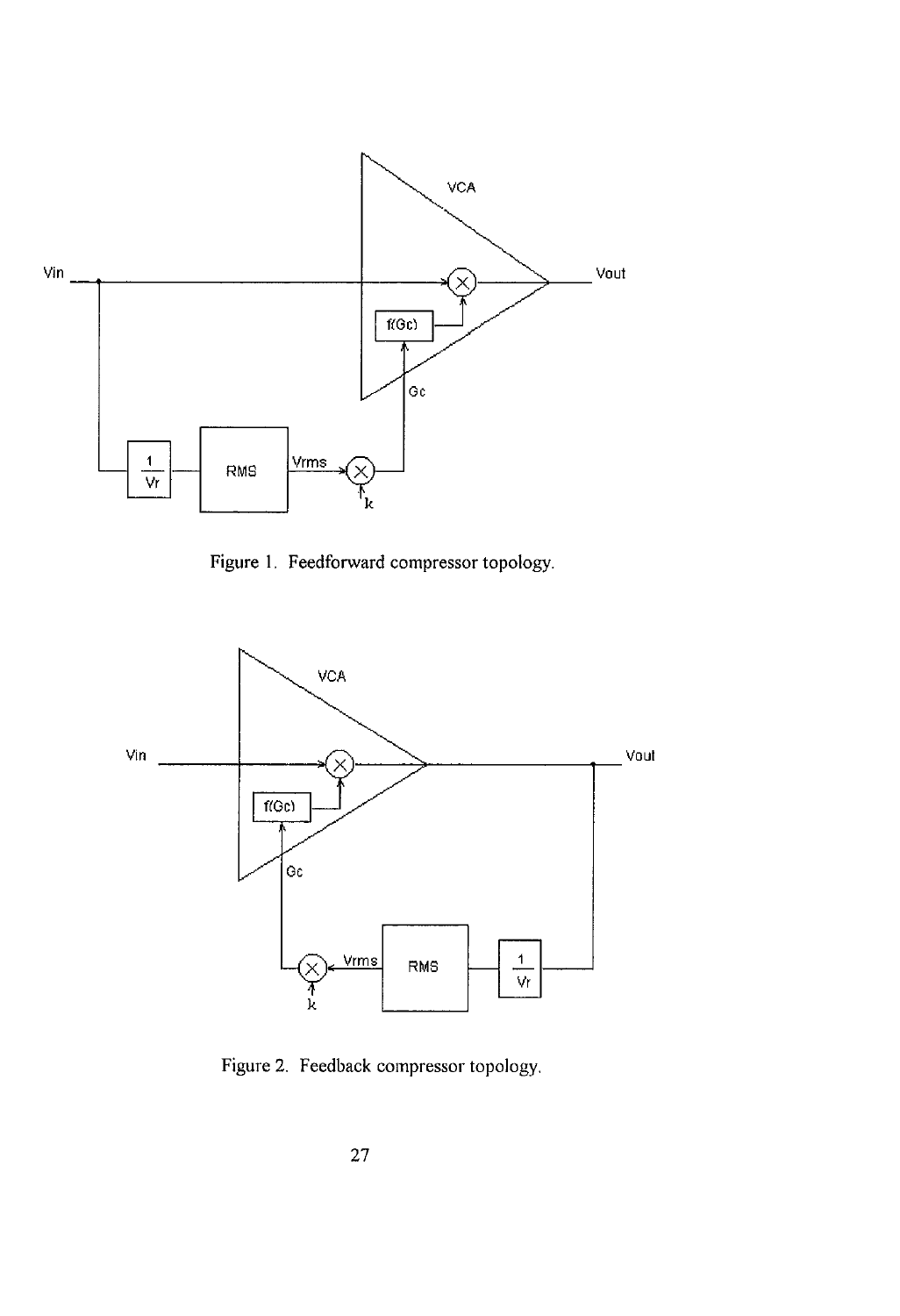





Figure 4. THD versus frequency. Solid curve feedforward compressor and dashed curve feedback compressor. Compression ratio is 20, RMS detector time constant 35 ms.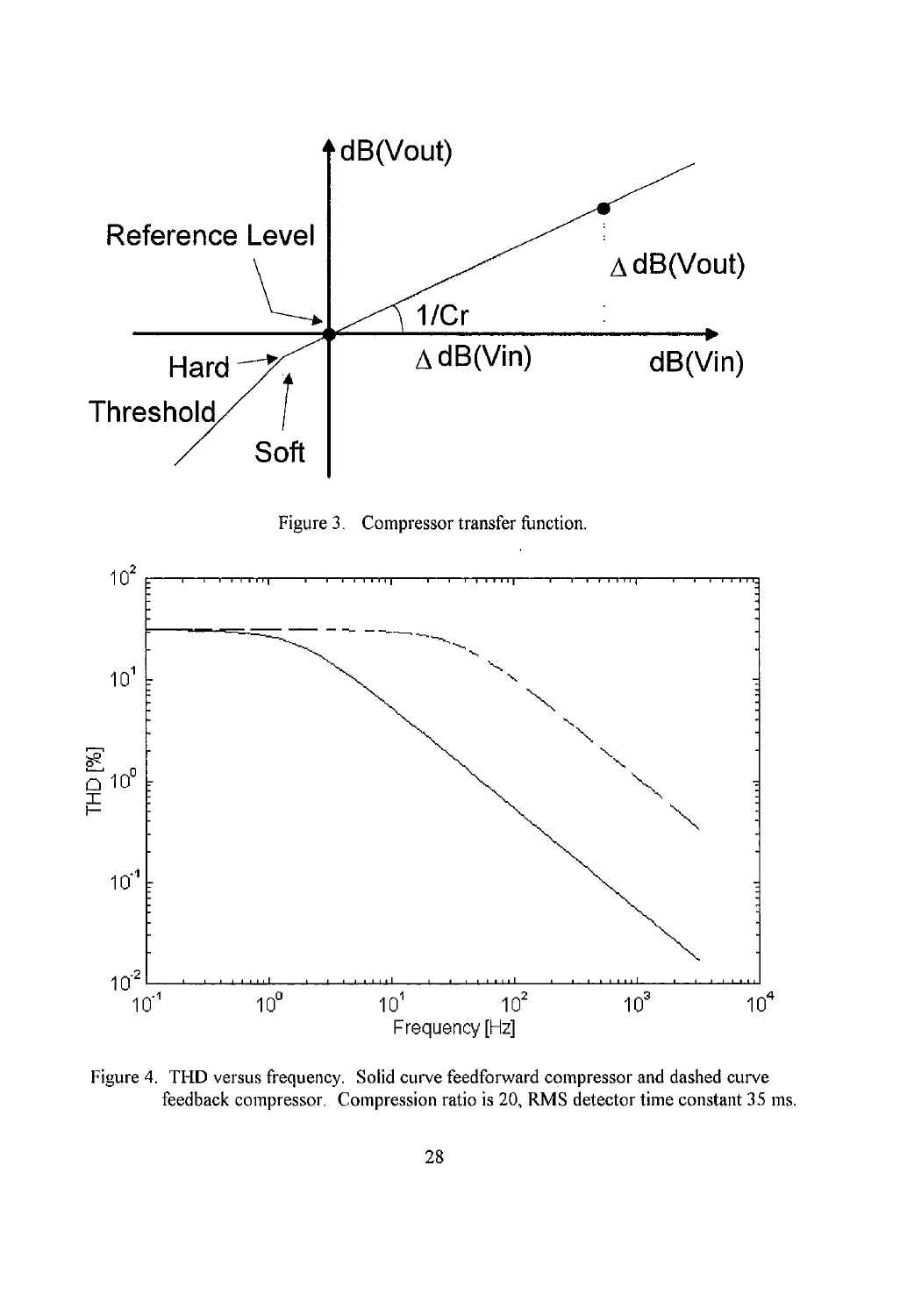

Figure 5. FFT of the feedforward compressor output. RMS detector time constant 350  $\mu$ s



Figure 6. FFT of the feedforward compressor output. RMS detector time constant 100  $\mu$ s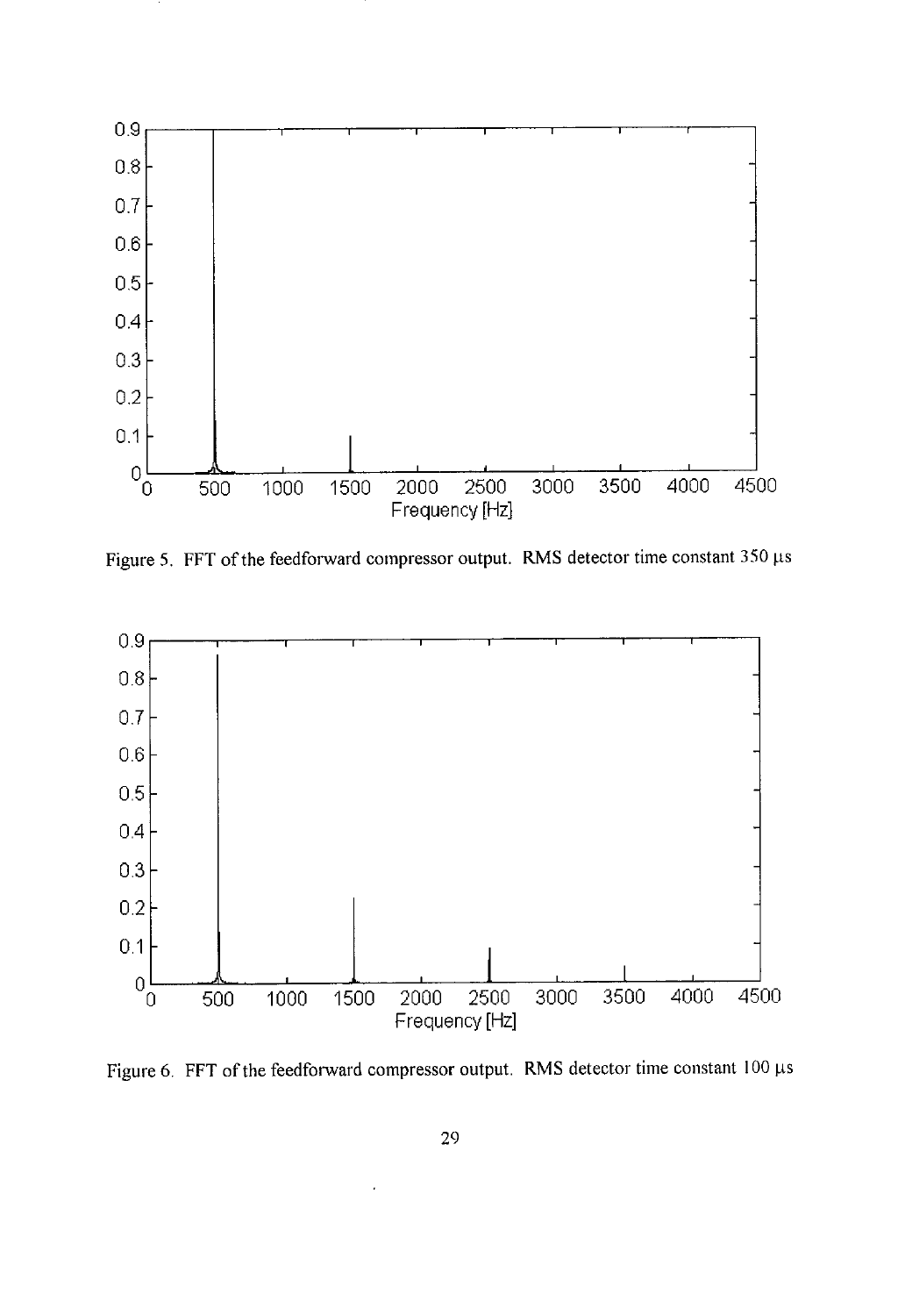

Figure 7. Feedforward compressor: upper plot, attack and release gain modulation, lower plot, VCA gain. RMS detector time constant 35 *i*ns, reference level I Vpeak, signal frequency 100 Hz, compression ratio 20:1; signal level: 6 dB above reference level during attack, 6 dB below reference level during release.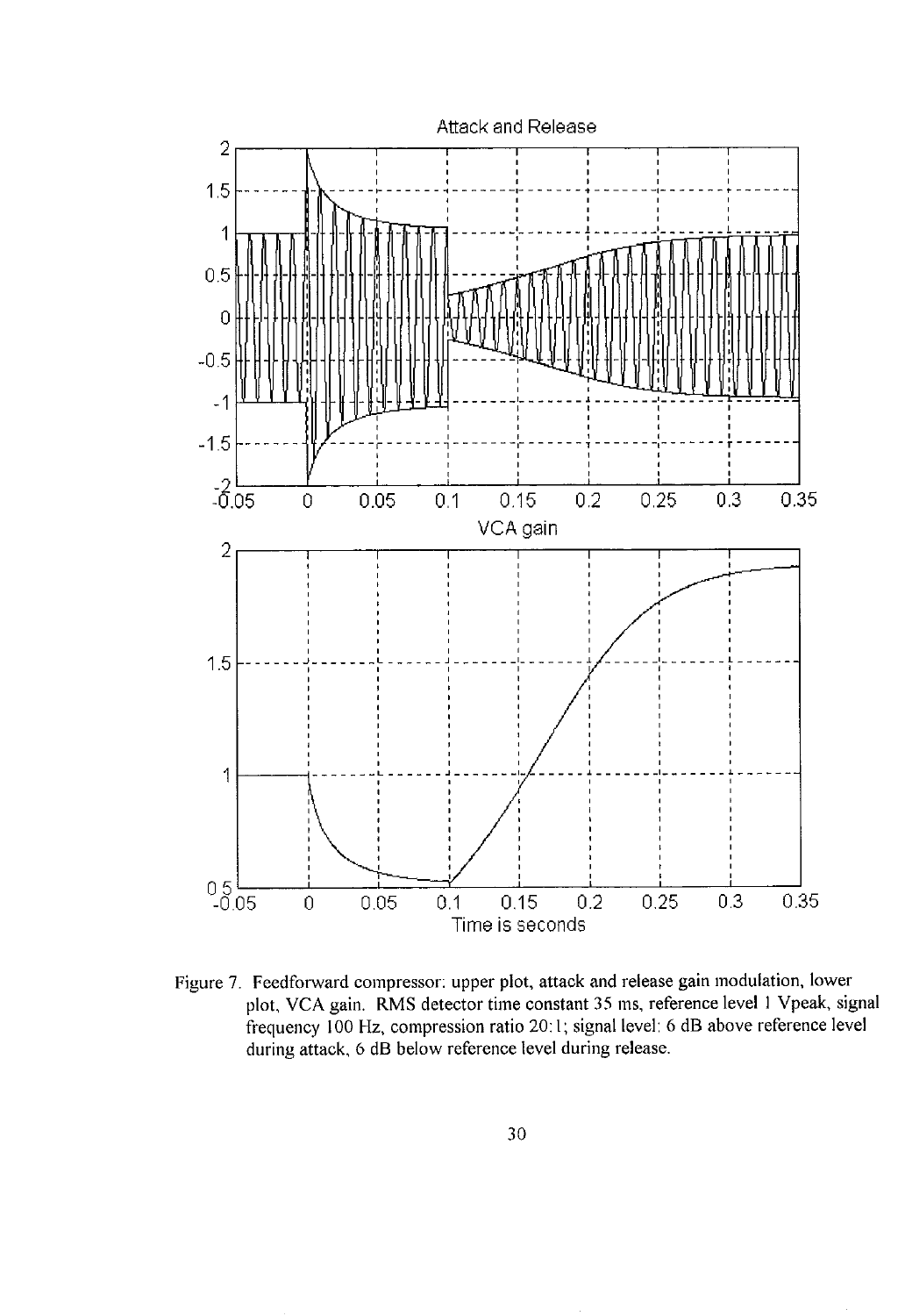

Figure 8. Feedforward, solid curve, and feedback, dashed curve; compressor. Upper plot: attack and release gain modulation. **L**ower plot: VCA gain. RMS detector time constant 35 ms, reference level I Vpeak, signal frequency 100 Hz, compression ratio 20:1. Level: 6 dB above reference level during attack, 6 dB below reference level during release.